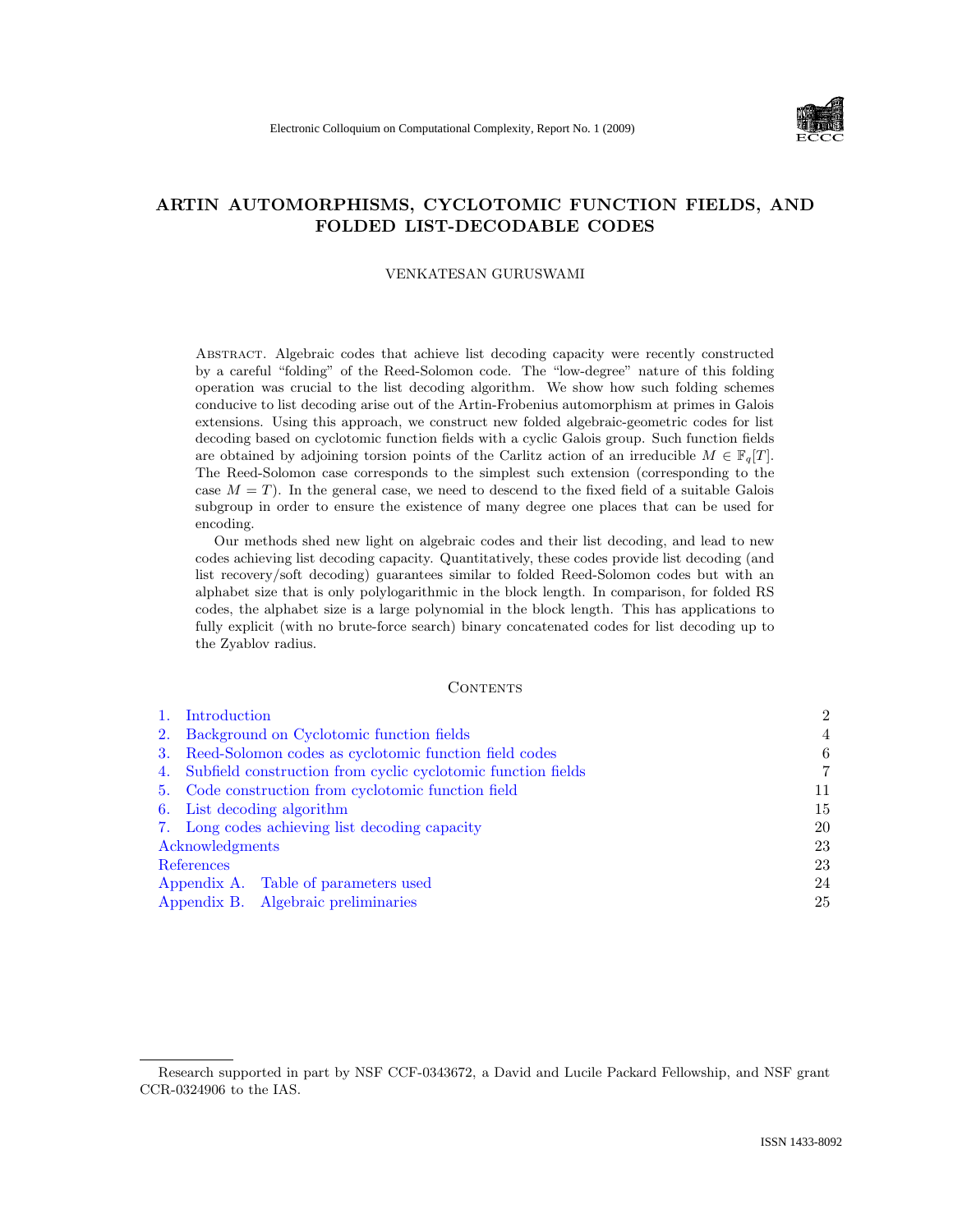### 1. INTRODUCTION

<span id="page-1-0"></span>1.1. Context and Motivation. Recent progress in algebraic coding theory [\[16,](#page-22-2) [6\]](#page-22-3) has led to the construction of explicit codes over large alphabets that achieve list decoding capacity namely, they admit efficient algorithms to correct close to the optimal fraction  $1 - R$  of errors with rate R. The algebraic codes constructed in  $[6]$  are *folded* Reed-Solomon codes, where the Reed-Solomon (RS) encoding  $(f(1), f(\gamma), \cdots, f(\gamma^{n-1}))$  of a low-degree polynomial  $f \in \mathbb{F}_q[T]$ is viewed as a codeword of length  $N = n/m$  over the alphabet  $\mathbb{F}_q^m$  by identifying successive blocks of m symbols. Here  $\gamma$  is a primitive element of the field  $\mathbb{F}_q$ .

Simplifying matters somewhat, the principal algebraic engine behind the list decoding algo-rithm in [\[6\]](#page-22-3) was the identity  $f(\gamma T) \equiv f(T)^q \pmod{T^{q-1} - \gamma}$ , and the fact that  $(T^{q-1} - \gamma)$ is irreducible over  $\mathbb{F}_q$ . This gave a low-degree algebraic relation between  $f(T)$  and  $f(\gamma T)$  in the residue field  $\mathbb{F}_q[T]/(T^{q-1} - \gamma)$ . This together with an algebraic relation found by the "interpolation step" of the decoding enabled finding the list of all relevant message polynomials  $f(T)$  efficiently.

One of the main motivations of this work is to gain a deeper understanding of the general algebraic principles underlying the above folding, with the hope of extending it to more general algebraic-geometric (AG) codes. The latter question is an interesting algebraic question in its own right, but is also important for potentially improving the alphabet size of the codes, as well as the decoding complexity and output list size of the decoding algorithm. (The large complexity and list size of the folded RS decoding algorithm in [\[6\]](#page-22-3) are a direct consequence of the large degree q in the identity relating  $f(\gamma T)$  and  $f(T)$ .)

An extension of the Parvaresh-Vardy codes [\[16\]](#page-22-2) (which were the precursor to the folded RS codes) to arbitrary algebraic-geometric codes was achieved in [\[5\]](#page-22-4). But in these codes the encoding includes the evaluations of an additional function explicitly picked to satisfy a lowdegree relation over some residue field. This leads to a substantial loss in rate. The crucial insight in the construction of folded RS codes was the fact that this additional function could just be the closely related function  $f(\gamma T)$  — the image of  $f(T)$  under the automorphism  $T \mapsto \gamma T$  of  $\mathbb{F}_q(T)$ .

1.2. Summary of our contributions. We explain how folding schemes conducive to list decoding (such as the above relation between  $f(\gamma T)$  and  $f(T)$ ) arise out of the Artin-Frobenius automorphism at primes in Galois extensions. With the benefit of hindsight, the role of such automorphisms in folding algebraic codes is quite natural. In terms of technical contributions, we use this approach to construct new list-decodable folded algebraic-geometric codes based on cyclotomic function fields with a cyclic Galois group. Cyclotomic function fields  $[1, 9]$  $[1, 9]$ are obtained by adjoining torsion points of the Carlitz action of an irreducible  $M \in \mathbb{F}_q[T]$ . The Reed-Solomon case corresponds to the simplest such extension (corresponding to the case  $M = T$ ). In the general case, we need to descend to the fixed field of a suitable Galois subgroup in order to ensure the existence of many degree one places that can be used for encoding. We establish some key algebraic lemmas that characterize the desired subfield in terms of the appropriate generator  $\mu$  in the algebraic closure of  $\mathbb{F}_q(T)$  and its minimal polynomial over  $\mathbb{F}_q(T)$ . We then tackle the computational algebra challenge of computing a representation of the subfield and its rational places, and the message space, that is conducive for efficient encoding and decoding of the associated algebraic-geometric code.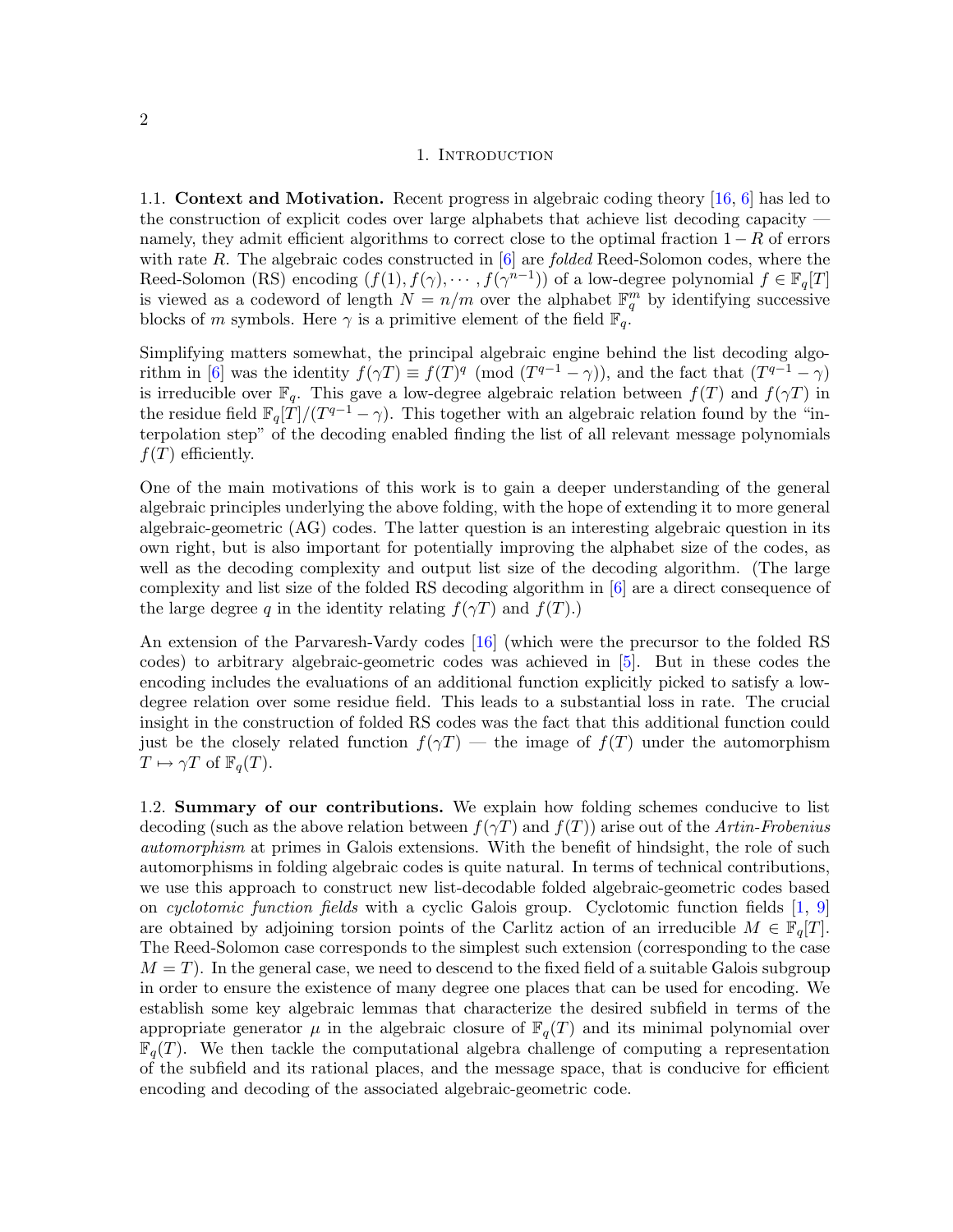Our constructions lead to some substantial quantitative improvements in the alphabet size which we discuss below in Section [1.4.](#page-3-1) We also make some simplifications in the list decoding algorithm and avoid the need of a zero-increasing basis at each code place (Lemma [6.2\)](#page-16-0). This, together with several other ideas, lets us implement the list decoding algorithm in polynomial time assuming only the natural representation of the code needed for efficient encoding, namely a basis for the message space. Computing such a basis remains an interesting question in computational function field theory. Our description and analysis of the list decoding algorithm in this work is self-contained, though it builds strongly on the framework of the algorithms in  $[23, 16, 5, 6]$  $[23, 16, 5, 6]$  $[23, 16, 5, 6]$  $[23, 16, 5, 6]$  $[23, 16, 5, 6]$  $[23, 16, 5, 6]$ .

1.3. Galois extensions and Artin automorphisms. We now briefly discuss how and why Artin-Frobenius automorphisms arise in the seemingly distant world of list decoding. In order to generalize the Reed-Solomon case, we are after function fields whose automorphisms we have a reasonable understanding of. Galois extensions are a natural subclass of function fields to consider, with the hope that some automorphism in the Galois group will give a low-degree relation over some residue field. Unfortunately, the explicit constructions of good AG codes are typically based on a tower of function fields  $[3, 4]$  $[3, 4]$ , where each step is Galois, but the whole extension is not. (Stichtenoth [\[22\]](#page-23-2) recently showed the existence of a Galois extension with the optimal trade-off between genus and number of rational places, but this extension is not, and cannot be, cyclic, as we require.)

In Galois extensions  $K/F$ , for each place A' in the extension field K, there is a special and important automorphism called the Artin-Frobenius automorphism (see, eg. [\[13,](#page-22-9) Chap. 4]) that simply powers the residue of any (regular) function at that place. The exponent or degree of this map is the norm of the place A of F lying below  $A'$ . Since the degree dictates the complexity of decoding, we would like this norm to be small. On the other hand, the residue field at  $A'$  needs to be large enough so that the message functions can be uniquely identified by their residue modulo  $A'$ . The most appealing way to realize this is if the place  $A$  is inert, i.e., has a unique  $A'$  lying above it. However, this condition can only hold if the Galois group is cyclic, a rather strong restriction. For example, it is known [\[2\]](#page-22-10) that even abelian extensions must be asymptotically bad.

In order to construct AG codes, we also need to have a good control of how certain primes split in the extension. For cyclotomic function fields, and of course their better known numbertheoretic counterparts  $\mathbb{Q}(\omega)$  obtained by adjoining a root of unity  $\omega$ , this theory is well developed. As mentioned earlier, the cyclotomic function field we use itself has very few rational places. So we need to descend to an appropriate subfield where many degree one places of  $\mathbb{F}_q(T)$  split completely, and develop some underlying theory concerning the structure of this subfield.

The Artin-Frobenius automorphism<sup>[1](#page-2-0)</sup> is a fundamental notion in algebraic number theory, playing a role in Chebatorev density theorem and Dirichlet's theorem on infinitude of primes in arithmetic progressions, as well as quadratic and more general reciprocity laws. We find

<span id="page-2-0"></span><sup>1</sup>Following Rosen [\[18\]](#page-22-11), we will henceforth refer to the Artin-Frobenius automorphisms as simply Artin automorphisms. Many texts (eg. [\[13\]](#page-22-9)) actually refer to these as Frobenius automorphisms. Since the latter term is most commonly associated with automorphism  $x \mapsto x^q$  of  $\mathbb{F}_{q^m}$ , we prefer the term Artin automorphism to refer to the general notion that applies to all Galois extensions. The association of a place with its Artin-Frobenius automorphism is called the Artin map.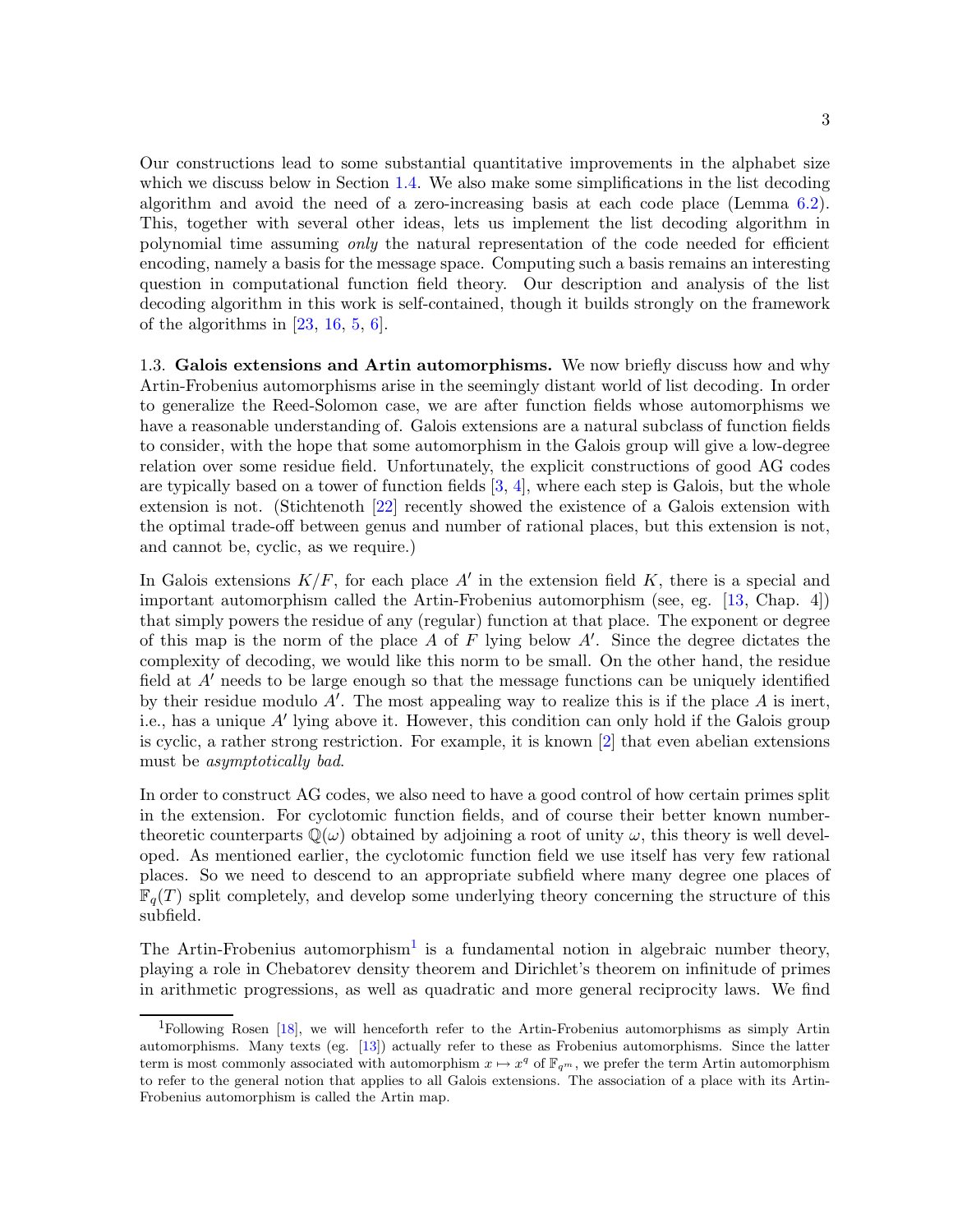<span id="page-3-1"></span>it rather intriguing that this notion ends up playing an important role in algorithmic coding theory as well.

1.4. Long codes achieving list decoding capacity and explicit binary concatenated codes. Quantitatively, our cyclotomic function field codes achieve list decoding (and list recovery) guarantees similar to folded RS codes but with an alphabet size that is only *polylog*arithmic in the block length. In comparison, for folded RS codes, the alphabet size is a large polynomial in the block length. We note that Guruswami and Rudra [\[6\]](#page-22-3) also present capacityachieving codes of rate R for list decoding a fraction  $(1 - R - \varepsilon)$  of errors with alphabet size  $|\Sigma| = 2^{(1/\varepsilon)^{O(1)}}$ , a fixed constant depending only on  $\varepsilon$ . But these codes do not have the strong "list recovery" (or more generally, soft decoding) property of folded RS codes.

Our codes inherit the powerful list recovery property of folded RS codes, which makes them very useful as outer codes in concatenation schemes. In fact, due to their small alphabet size, they are even better in this role. Indeed, they can serve as outer codes for a family of concatenated codes list-decodable up to the Zyablov radius, with no brute-force search for the inner codes. This is the first such construction for list decoding. It is similar to the "Justesenstyle" explicit constructions for rate vs. distance from [\[11,](#page-22-12) [20\]](#page-22-13), except even easier, as one can use the ensemble of all linear codes instead of the succinct Wozencraft ensemble at the inner level of the concatenated scheme.

<span id="page-3-2"></span>1.5. Related work. Codes based on cyclotomic function fields have been considered previously in the literature. Some specific (non-asymptotic) constructions of function fields with many rational places over small fields  $\mathbb{F}_q$   $(q \leq 5)$  appear in [\[14,](#page-22-14) [15\]](#page-22-15). Cyclotomic codes based on the action of polynomials  $T^a$  for small a appear in [\[17\]](#page-22-16), but decoding algorithms are not discussed for these codes, nor are these extensions cyclic as we require. Our approach is more general and works based on the action of an arbitrary irreducible polynomial. Exploiting the Artin automorphism of cyclotomic fields for an algorithmic purpose is also new to this work.

Independent of our work, Huang and Narayanan [\[10\]](#page-22-17) also consider AG codes constructed from Galois extensions, and observe how automorphisms of large order can be used for folding such codes. To our knowledge, the only instantiation of this approach that improves on folded RS codes is the one based on cyclotomic function fields from our work. As an alternate approach, they also propose a decoding method that works with folding via automorphisms of small order. This involves computing several coefficients of the power series expansion of the message function at a low-degree place. Unfortunately, piecing together these coefficients into a function could lead to an exponential list size bound. The authors suggest a heuristic assumption under which they can show that for a *random* received word, the expected list size and running time are polynomially bounded.

# 2. Background on Cyclotomic function fields

<span id="page-3-0"></span>Some basic preliminaries on function fields, valuations and places, Galois extensions, decomposition of primes, Artin-Frobenius automorphism, etc. are discussed in Appendix [B.](#page-24-0) In this section, we will focus on background material concerning cyclotomic function fields. These are the function-field analog of the classic cyclotomic number fields from algebraic number theory. This theory was developed by Hayes [\[9\]](#page-22-6) in 1974 building upon ideas due to Carlitz [\[1\]](#page-22-5)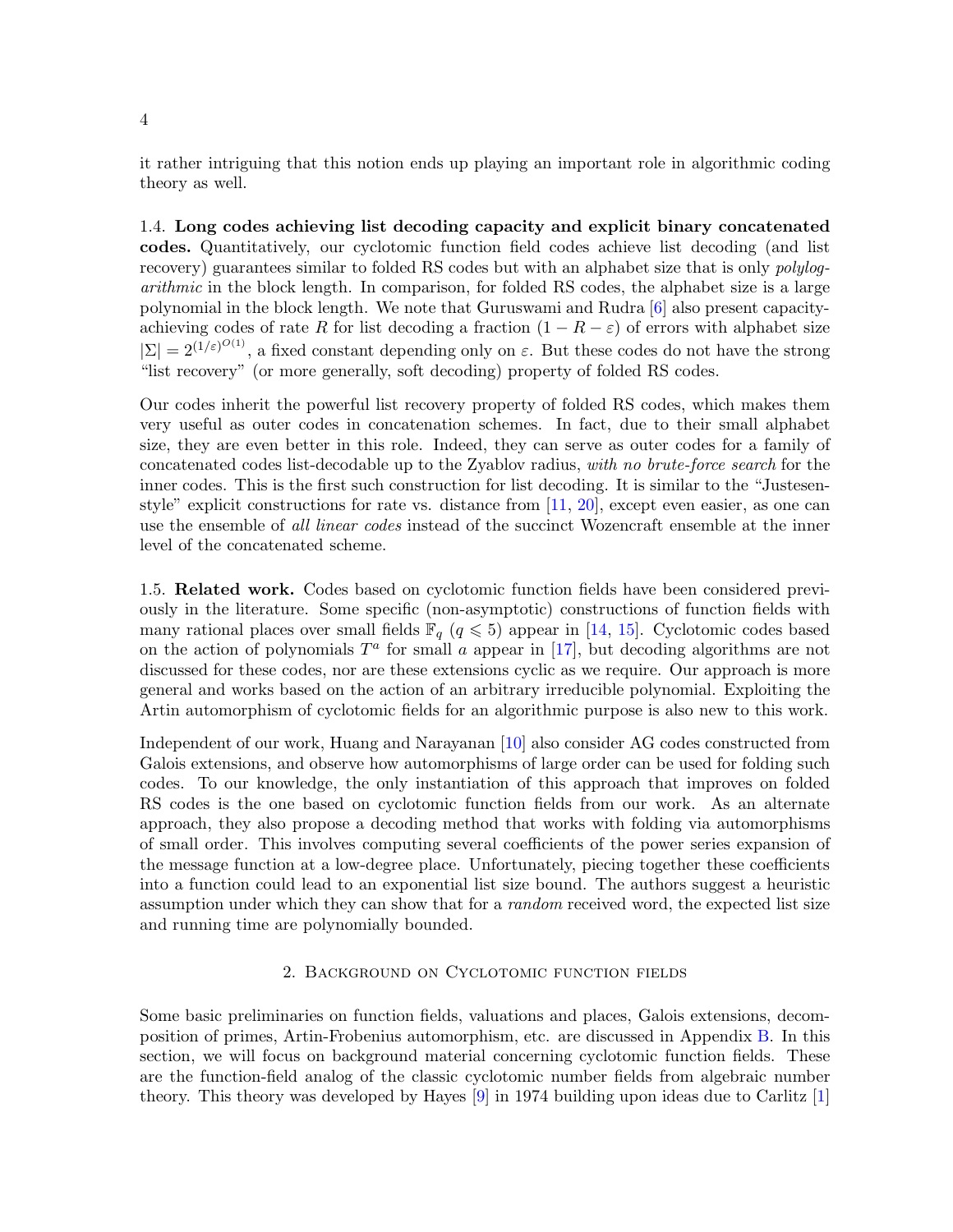from the late 1930's. The objective was to develop an explicit class field theory classifying all abelian extensions of the rational function field  $\mathbb{F}_q(T)$ , analogous to classic results for  $\mathbb{Q}$ and imaginary quadratic extensions of Q. The common idea in these results is to allow a ring of "integers" in the ground field to act on part of its algebraic closure, and obtain abelian extensions by adjoining torsion points of this action. We will now describe these extensions of  $\mathbb{F}_q(T)$ .

Let T be an indeterminate over the finite field  $\mathbb{F}_q$ . Let  $R_T = \mathbb{F}_q[T]$  denote the polynomial ring, and  $F = \mathbb{F}_q(T)$  the field of rational functions. Let  $F^{\text{ac}}$  be a fixed algebraic closure of F. Let  $\text{End}_{\mathbb{F}_q}(F^{\text{ac}})$  be the ring of  $\mathbb{F}_q$ -endomorphisms of  $F^{\text{ac}}$ , thought of as a  $\mathbb{F}_q$ -vector space. We consider two special elements of  $\text{End}_{\mathbb{F}_q}(F^{\text{ac}})$ : (i) the Frobenius automorphism  $\tau$  defined by  $\tau(z) = z^q$  for all  $z \in F^{ac}$ , and (ii) the map  $\mu_T$  defined by  $\mu_T(z) = Tz$  for all  $z \in F^{ac}$ . The substitution  $T \to \tau + \mu_T$  yields a ring homomorphism from  $R_T$  to  $\text{End}_{\mathbb{F}_q}(F^{\text{ac}})$  given by:  $f(T) \rightarrow f(\tau + \mu_T)$ . Using this, we can define the *Carlitz action* of  $R_T$  on  $F^{\text{ac}}$  as follows: For  $M \in R_T$ ,

$$
C_M(z) = M(\tau + \mu_T)(z) \quad \text{for all } z \in F^{\text{ac}}
$$

.

This action endows  $F^{\text{ac}}$  the structure of an  $R_T$ -module, which is called the Carlitz module. For a nonzero polynomial  $M \in R_T$ , define the set

$$
\Lambda_M = \{ z \in F^{\rm ac} \mid C_M(z) = 0 \},
$$

to consist of the M-torsion points of  $F^{ac}$ , i.e., the elements annihilated by the Carlitz action of M (this is also the set of zeroes of the polynomial  $C_M(Z) \in R_T[Z]$ ). Since  $R_T$  is commutative,  $\Lambda_M$  is in fact an  $R_T$ -submodule of  $F^{\text{ac}}$ . It is in fact a cyclic  $R_T$ -module, naturally isomorphic to  $R_T/(M)$ .

The cyclotomic function field  $F(\Lambda_M)$  is obtained by adjoining the set  $\Lambda_M$  of M-torsion points to F.  $^2$  $^2$  The following result from [\[9\]](#page-22-6) summarizes some fundamental facts about cyclotomic function fields, stated for the special case when  $M$  is irreducible (we will only use such extensions). Proofs can also be found in the graduate texts [\[18,](#page-22-11) Chap. 12] or [\[19,](#page-22-18) Chap. 12]. In what follows, we will often use the convention that an irreducible polynomial  $P \in R_T$  is identified with the place of  $F$  which is the zero of  $P$ , and also denote this place by  $P$ . Recall that these are all the places of F, with the exception of the place  $P_{\infty}$ , which is the unique pole of T.

<span id="page-4-1"></span>**Proposition 2.1.** Let  $M \in R_T$  be a nonzero degree d monic polynomial that is irreducible over  $\mathbb{F}_q$ . Let  $K = F(\Lambda_M)$ . Then

- (i)  $C_M(Z)$  is a separable polynomial in Z of degree  $q^d$  over  $R_T$ , of the form  $\sum_{i=0}^d [M,i] Z^{q^i}$ where the degree of  $[M, i]$  as a polynomial in T is  $q^{i}(d-i)$ . The polynomial  $\psi_M(Z) =$  $C_M(Z)/Z$  is irreducible in  $R_T[Z]$ . The field K is equal to the splitting field of  $\psi_M(Z)$ , and is generated by any nonzero element  $\lambda \in \Lambda_M$ , i.e.,  $K = F(\lambda)$ .
- (ii) K/F is a Galois extension of degree  $(q^d-1)$  and  $Gal(K/F)$  is isomorphic to  $(R_T/(M))^*$ , the cyclic multiplicative group of units of the field  $R_T/(M)$ . The Galois automorphism  $\sigma_N$  associated with  $\overline{N} \in (R_T/(M))^*$  is given by  $\sigma_N(\lambda) = C_N(\lambda)$ .

<span id="page-4-0"></span> ${}^{2}$ It is instructive to compare this with the more familiar setting of cyclotomic number fields. There, one lets Z act on the multiplicative group  $(\mathbb{Q}^{ac})^*$  with the endomorphism corresponding to  $n \in \mathbb{Z}$  sending  $\zeta \mapsto \zeta^n$  for  $\zeta \in \mathbb{Q}^{ac}$ . The *n*-torsion points now equal  $\{\zeta \in \mathbb{Q}^{ac} \mid \zeta^n = 1\}$ , i.e., the *n*'th roots of unity. Adjoining these gives the various cyclotomic number fields.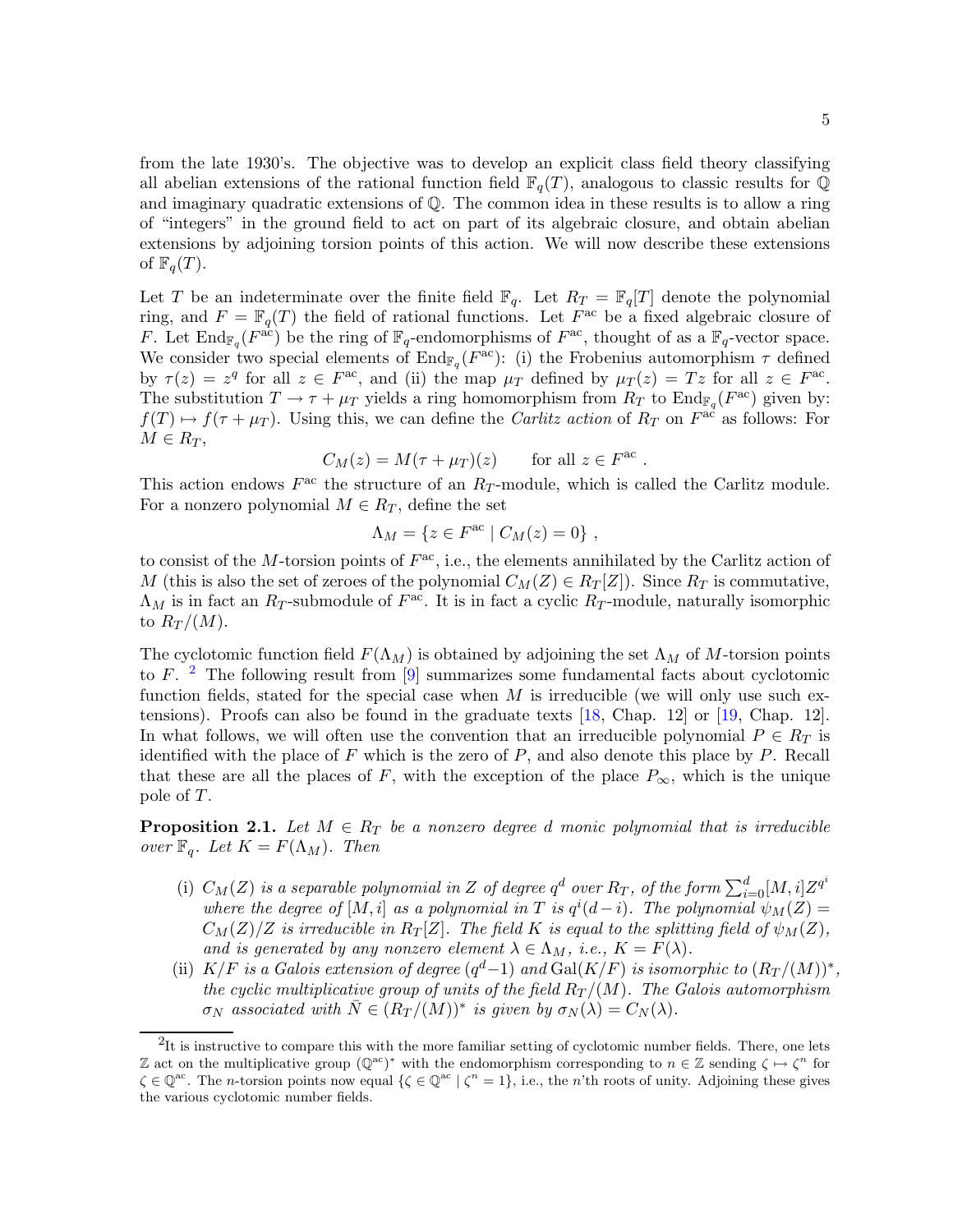The Galois automorphisms commute with the Carlitz action: for any  $\sigma \in \text{Gal}(K/F)$ and  $A \in R_T$ ,  $\sigma(C_A(x)) = C_A(\sigma(x))$  for all  $x \in K$ .

- (iii) If  $P \in R_T$  is a monic irreducible polynomial different from M, then the Artin automorphism at the place P is equal to  $\sigma_P$ .
- (iv) The integral closure of  $R_T$  in  $F(\lambda)$  equals  $R_T[\lambda]$ .
- (v) The genus  $g_M$  of  $F(\Lambda_M)$  satisfies  $2g_M 2 = d(q^d 2) \frac{q^d}{q^d}$  $\frac{q}{q-1}(q^d-1).$

<span id="page-5-1"></span>The splitting behavior of primes in the extension  $F(\Lambda_M)/F$  will be crucial for our construction. We record this as a separate proposition below.

**Proposition 2.2.** Let  $M \in R_T$ ,  $M \neq 0$ , be a monic, irreducible polynomial of degree d.

- (i) (Ramification at M) The place M is totally ramified in the extension  $F(\Lambda_M)/F$ . If  $\lambda \in \Lambda_M$  is a root of  $C_M(z)/z$  and M is the unique place of  $F(\Lambda_M)$  lying above M, then  $\lambda$  is a M-prime element, i.e.,  $v_{\tilde{M}}(\lambda) = 1$ .
- (ii) (Ramification at  $P_{\infty}$ ) The infinite place  $P_{\infty}$  of F, i.e., the pole of T, splits into  $(q<sup>d</sup>-1)/(q-1)$  places of degree one in  $F(\Lambda_M)/F$ , each with ramification index  $(q-1)$ . Its decomposition group equals  $\mathbb{F}_q^*$ .
- (iii) (Splitting at other places) If  $P \in R_T$  is a monic irreducible polynomial different from M, then P is unramified in  $F(\Lambda_M)/F$ , and splits into  $(q^d-1)/f$  primes of degree  $f \cdot \deg(P)$  where f is the order of P modulo M (i.e., the smallest positive integer e such that  $P^e \equiv 1 \pmod{M}$ .

#### 3. Reed-Solomon codes as cyclotomic function field codes

<span id="page-5-0"></span>We now discuss how Reed-Solomon codes arise out of the simplest cyclotomic extension  $F(\Lambda_T)/F$ . This serves both as a warm-up for our later results, and as a method to illustrate that one can view the folding employed by Guruswami and Rudra [\[6\]](#page-22-3) as arising naturally from the Artin automorphism at a certain prime in the extension  $F(\Lambda_T)/F$ .

We have  $\Lambda_T = \{u \in F^{\text{ac}} \mid u^q + Tu = 0\}$ . Pick a nonzero  $\lambda \in \Lambda_T$ . By Proposition [2.2,](#page-5-1) the only ramified places in  $F(\Lambda_T)/F$  are T, and the pole  $P_{\infty}$  of T. Both of these are totally ramified and have a unique place above them in  $F(\Lambda_T)$ . Denote by  $Q_{\infty}$  the place above  $P_{\infty}$  in  $F(\Lambda_T)$ .

We have  $\lambda^{q-1} = -T$ , so  $\lambda$  has a pole of order one at  $Q_{\infty}$ , and no poles elsewhere. The place T + 1 splits completely into  $n = q - 1$  places of degree one in  $F(\Lambda_T)$ . The evaluation of  $\lambda$  at these places correspond to the roots of  $x^{q-1} = 1$ , i.e., to nonzero elements of  $\mathbb{F}_q$ . Thus the places above  $T+1$  can be described as  $P_1, P_\gamma, \cdots, P_{\gamma^{q-2}}$  where  $\gamma$  is a primitive element of  $\mathbb{F}_q$ and  $\lambda(P_{\gamma^i}) = \gamma^i$  for  $i = 0, 1, ..., q - 2$ .

For  $k < q-1$ , define  $\mathcal{M}_k = \{\sum_{i=0}^{k-1} \beta_i \lambda^i \mid \beta_i \in \mathbb{F}_q\}$ .  $\mathcal{M}_k$  has  $q^k$  elements, each with at most  $(k-1)$  poles at  $Q_{\infty}$  and no poles elsewhere. Consider the  $\mathbb{F}_q$ -linear map  $E_{\text{RS}} : \mathcal{M}_k \to \mathbb{F}_q^n$ defined as

$$
E_{\rm RS}(f) = \left(f(P_1), f(P_{\gamma}), \cdots, f(P_{\gamma^{q-2}})\right).
$$

Clearly the above just defines an  $[n,k]_q$  Reed-Solomon code, consisting of evaluations of polynomials of degree  $\lt k$  at elements of  $\mathbb{F}_q^*$ .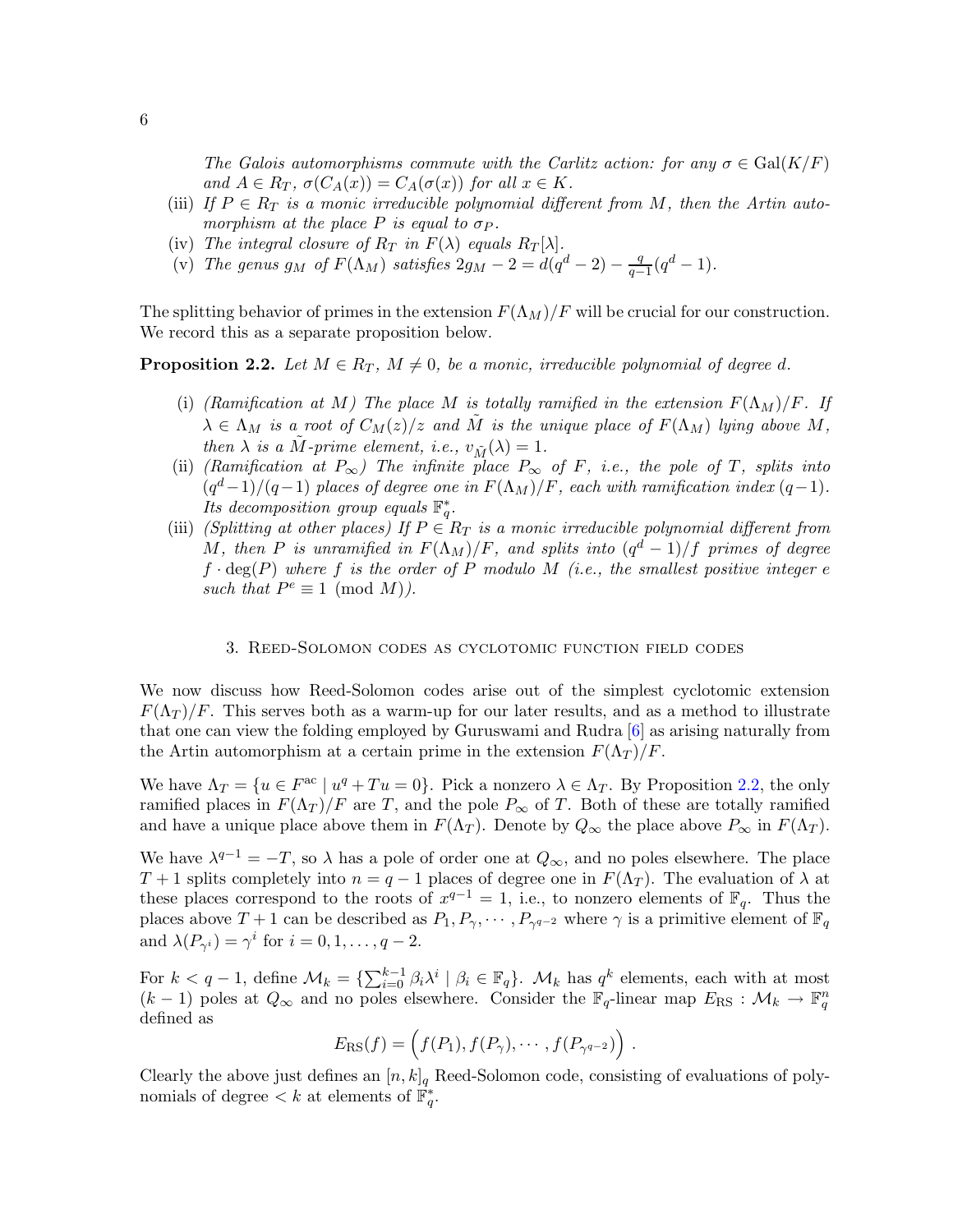Consider the place  $T + \gamma$  of F. The condition  $(T + \gamma)^f \equiv 1 \pmod{T}$  is satisfied iff  $\gamma^f = 1$ , which happens iff  $(q-1)|f$ . Therefore, the place  $T + \gamma$  remains inert in  $F(\Lambda_T)/F$ . Let A denote the unique place above  $T + \gamma$  in  $F(\Lambda_T)$ . The degree of A equals  $q - 1$ .

The Artin automorphism at A,  $\sigma_A$ , is given by  $\sigma_A(\lambda) = C_{T+\gamma}(\lambda) = C_{\gamma}(\lambda) = \gamma \lambda$ . Note that this implies  $f(P_{\gamma^{i+1}}) = \sigma_A(f)(P_{\gamma^i})$  for  $0 \leq i < q-2$ . By the property of the Artin automorphism, we have  $\sigma_A(f) \equiv f^q \pmod{A}$  for all  $f \in R_T[\lambda]$ . Note that this is same as the condition  $f(\gamma \lambda) \equiv f(\lambda)^q \pmod{(\lambda^{q-1} - \gamma)}$  treating f as a polynomial in  $\lambda$ . This corresponds to the algebraic relation between  $f(X)$  and  $f(\gamma X)$  in the ring  $\mathbb{F}_q[X]$  that was used by Guruswami and Rudra [\[6\]](#page-22-3) in their decoding algorithm, specifically in the task of finding all  $f(X)$  of degree less than k satisfying  $Q(X, f(X), f(\gamma X)) = 0$  for a given  $Q \in \mathbb{F}_q[X, Y, Z]$ . In the cyclotomic language, this corresponds to finding all  $f \in R_T[\lambda]$  with  $\lt k$  poles at  $Q_\infty$ satisfying  $Q(f, \sigma_A(f)) = 0$  for  $Q \in R_T[\lambda](Y, Z)$ . Since  $\deg(A) = q - 1 \geq k$ , f is determined by its residue at A, and we know  $\sigma_A(f) \equiv f^q \pmod{A}$ . Therefore, we can find all such f by finding the roots of the univariate polynomial  $Q(Y, Y^q)$  mod A over the residue field  $\mathcal{O}_A/A$ .

# 4. Subfield construction from cyclic cyclotomic function fields

<span id="page-6-0"></span>In this section, we will construct the function field construction that will be used for our algebraic-geometric codes, and establish the key algebraic facts concerning it. The approach will be to take cyclotomic field  $K = F(\Lambda_M)$  where M is an irreducible of degree  $d > 1$  and get a code over  $\mathbb{F}_q$ . But the only places of degree 1 in  $F(\Lambda_M)$  are the ones above the pole  $P_\infty$ of T. There are only  $(q^d-1)/(q-1)$  such places above  $P_{\infty}$ , which is much smaller than the genus. So we descend to a subfield where many degree 1 places split completely. This is done by taking a subgroup H of  $(\mathbb{F}_q[T]/(M))^*$  with many degree 1 polynomials and considering the fixed field  $E = K^H$ . For every irreducible  $N \in R_T$  such that  $\overline{N} = N \mod M \in H$ , the place N splits completely in the extension  $E/F$  (this follows from the fact that  $C<sub>N</sub>$  is the Artin automorphism at the place  $N$ ). This technique has also been used in the previous works [\[17,](#page-22-16) [14,](#page-22-14) [15\]](#page-22-15) mentioned in Section [1.5,](#page-3-2) though our approach is more general and works with any irreducible M. The study of algorithms for cyclotomic codes and the role played by the Artin automorphism in their list decoding is also novel to our work.

4.1. Table of parameters. Since there is an unavoidable surfeit of notation and parameters used in this section and Section [5,](#page-10-0) we summarize them for easy reference in Appendix [A.](#page-23-0)

4.2. Function field construction. Let  $\mathbb{F}_r$  be a subfield of  $\mathbb{F}_q$ . Let  $M \in \mathbb{F}_r[T]$  be a monic polynomial that is irreducible over  $\mathbb{F}_q$  (note that we require  $M(T)$  to have coefficients in the smaller field  $\mathbb{F}_r$ , but demand irreducibility in the ring  $\mathbb{F}_q[T]$ ). The following lemma follows from the general characterization of when binomials  $T^m - \alpha$  are irreducible in  $\mathbb{F}_q[T]$  [\[12,](#page-22-19) Chap. 3].

<span id="page-6-1"></span>**Lemma 4.1.** Let  $d \geq 1$  be an odd integer such that every prime factor of d divides  $(r - 1)$ and  $gcd(d, (q-1)/(r-1)) = 1$ . Let  $\gamma$  be a primitive element of  $\mathbb{F}_r$ . Then  $T^d - \gamma \in \mathbb{F}_r[T]$  is irreducible in  $\mathbb{F}_q[T]$ .

A simple choice for which the above conditions are met is  $r = 2^a$ ,  $q = r^2$ , and  $d = r - 1$ (we will need a more complicated choice for our list decoding result in Theorem [7.1\)](#page-20-0). For the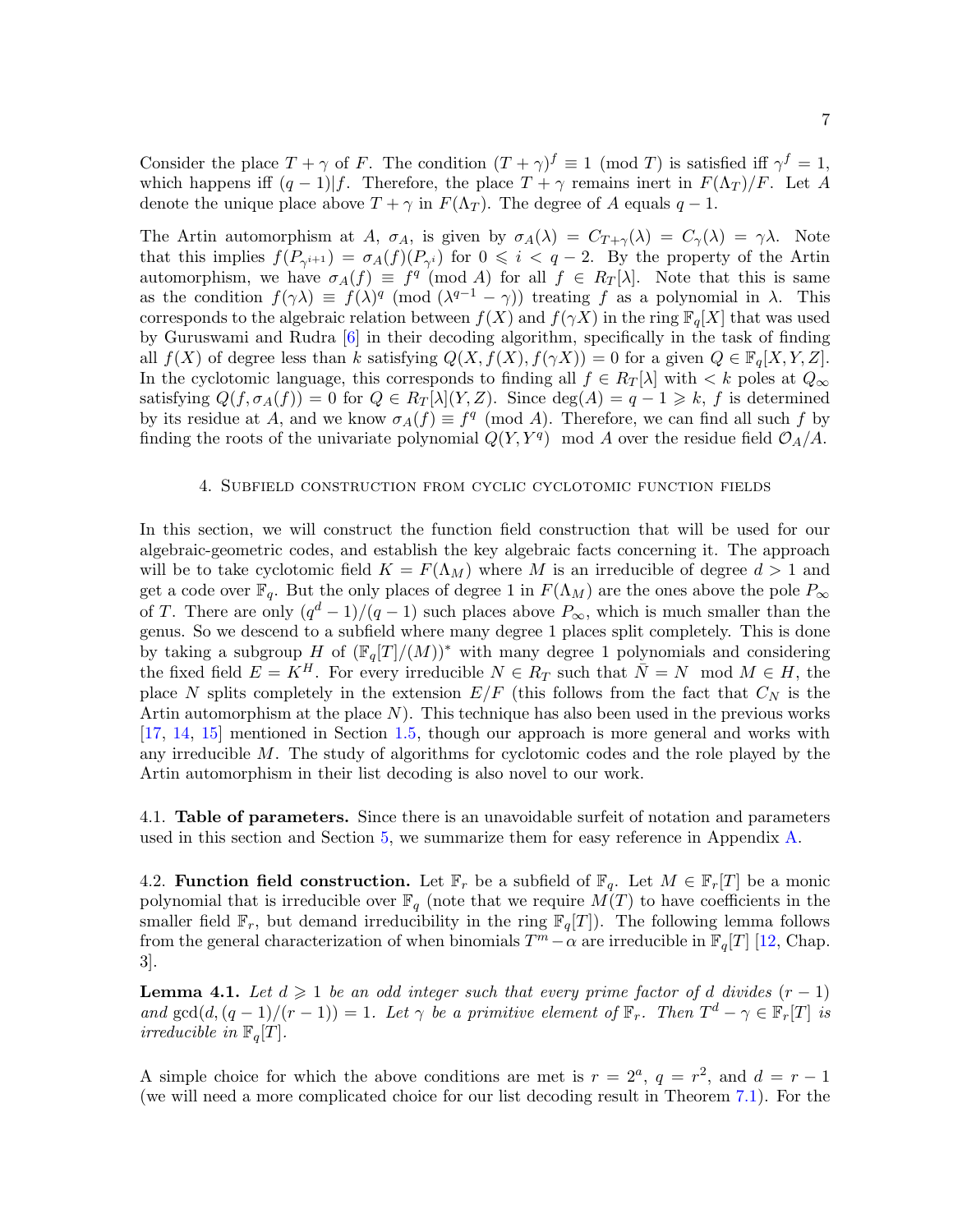sake of generality as well as clarity of exposition, we will develop the theory without making specific choices for the parameters, a somewhat intricate task we will undertake in Section [7.](#page-19-0)

For the rest of this section, fix  $M(T) = T^d - \gamma$  as guaranteed by the above lemma. We continue with the notation  $F = \mathbb{F}_q(T)$ ,  $R_T = \mathbb{F}_q[T]$ , and  $K = F(\Lambda_M)$ . Fix a generator  $\lambda \in \Lambda_M$  of  $K/F$ so that  $K = F(\lambda)$ .

Let G be the Galois group of  $K/F$ , which is isomorphic to the cyclic multiplicative group  $(\mathbb{F}_q[T]/(M))^*$ . Let  $H \subset G$  be the subgroup  $\mathbb{F}_q^* \cdot (\mathbb{F}_r[T]/(M))^*$ . The cardinality of H is  $(r^d - 1) \cdot \frac{q-1}{r-1}$  $\frac{q-1}{r-1}$ . Note that since G is cyclic there is a unique subgroup H of this size. Indeed, if  $\Gamma \in G$  is an arbitrary generator of G, then  $H = \{1, \Gamma^b, \Gamma^{2b}, \dots, \Gamma^{q^d-1-b}\}\$  where

<span id="page-7-2"></span>(4.1) 
$$
b = \frac{|G|}{|H|} = \frac{q^d - 1}{r^d - 1} \cdot \frac{r - 1}{q - 1}.
$$

Let  $A \in R_T$  be an arbitrary polynomial such that A mod M is a generator of  $(\mathbb{F}_q[T]/(M))^*$ . We can then take  $\Gamma$  so that  $\Gamma(\lambda) = C_A(\lambda)$ . (We fix a choice of A in the sequel and assume that A is pre-computed and known. We will later, in Section [5.3,](#page-12-0) pick such an A of appropriately large degree.) Note that by part (2) of Proposition [2.1,](#page-4-1) the Galois action commutes with the Carlitz action and therefore  $\Gamma^{j}(\lambda) = C_{Ai}(\lambda)$  for all  $j \geq 1$ . Thus knowing the polynomial A lets us compute the action of the automorphisms of H on any desired element of  $K = F(\lambda)$ .

Let  $E \subset K$  be the subfield of K fixed by the subgroup H, i.e.,  $E = \{x \in K \mid \sigma(x) = x \,\forall \sigma \in H\}.$ The field  $E$  will be the one used to construct our codes. We first record some basic properties of the extension  $E/F$ , and how certain places decompose in this extension.

<span id="page-7-1"></span>**Proposition 4.2.** For  $E = F(\Lambda_M)^H$ , the following properties hold:

- (i)  $E/F$  is a Galois extension of degree  $[E : F] = b$ .
- (ii) The place M is the only ramified place in  $E/F$ , and it is totally ramified with a unique place (call it  $M'$ ) above it in E.
- (iii) The infinite place  $P_{\infty}$  of F, i.e., the pole of T, splits completely into b degree one places in E.
- (iv) The genus  $g_E$  of E equals  $\frac{d(b-1)}{2} + 1$ .
- (v) For each  $\beta \in \mathbb{F}_r$ , the place  $T \beta$  of F splits completely into b degree one places in E.
- (vi) If  $A \in R_T$  is irreducible of degree  $\ell \geqslant 1$  and A mod M is a primitive element of  $R_T/(M)$ , then the place A is inert in  $E/F$ . The Artin automorphism  $\sigma_A$  at A satisfies

(4.2) 
$$
\sigma_A(x) \equiv x^{q^{\ell}} \pmod{A'}
$$

<span id="page-7-0"></span>for all  $x \in \mathcal{O}_{A'}$ , where  $A'$  is the unique place of E lying above A.

*Proof.* By Galois theory,  $[E : F] = |G|/|H| = b$ . Since G is abelian,  $E/F$  is Galois with Galois group isomorphic to  $G/H$ . Since  $E \subset K$ , and M is totally ramified in K, it must also be totally ramified in E. The only other place ramified in K is  $P_{\infty}$ , and since H contains the decomposition group  $\mathbb{F}_q^*$  of  $P_{\infty}$ ,  $P_{\infty}$  must split completely in  $E/F$ .

The genus of E is easily computed since  $E/F$  is a tamely ramified extension [\[21,](#page-23-3) Sec. III.5]. Since only the place M of degree d is ramified, we have  $2g_E - 2 = d(b - 1)$ .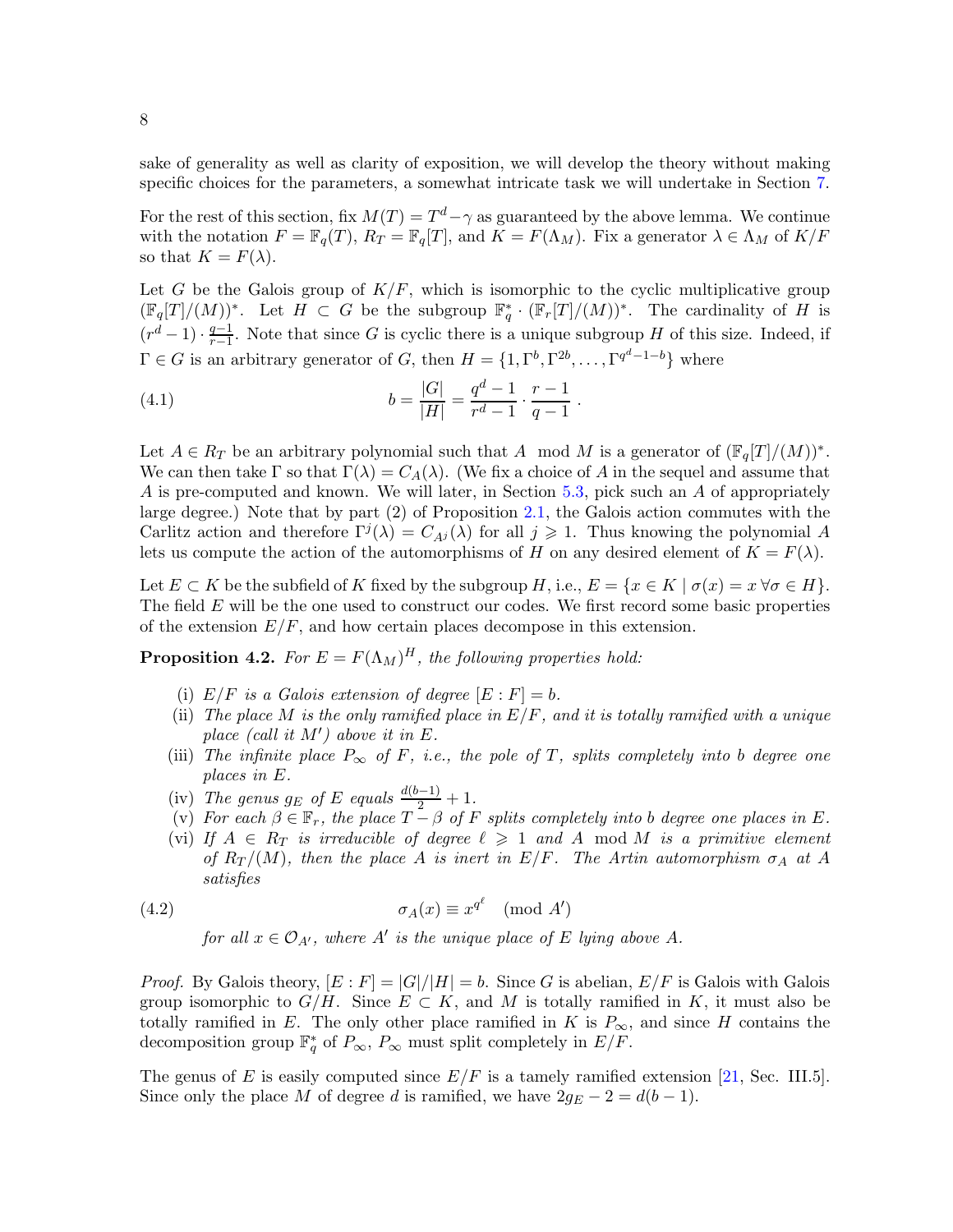Since  $H \supset \mathbb{F}_r[T]$ , for  $\beta \in \mathbb{F}_r$ , the Artin automorphism  $\sigma_{T-\beta}$  of the place  $T-\beta$  in  $K/F$  belongs to H. The Artin automorphism of  $T - \beta$  in the extension  $E/F$  is the restriction of  $\sigma_{T-\beta}$  to E, which is trivial since H fixes E. It follows that  $T - \beta$  splits completely in E.

For an irreducible polynomial  $A \in R_T$  which has order  $q^d - 1$  modulo M, by part (3) of Proposition [2.2,](#page-5-1) the place A remains inert in the extension  $K/F$ , and therefore also in the sub-extension  $E/F$ . Since the degree of the place A equals  $\ell$ , [\(4.2\)](#page-7-0) follows from the definition of the Artin automorphism at  $A$ .

4.3. A generator for E and its properties. We would like to represent elements of E and be able to evaluate them at the places above  $T - \beta$ . To this end, we will exhibit a  $\mu \in F^{ac}$ such that  $E = F(\mu)$  along with defining equation for  $\mu$  (which will then aid in the evaluations of  $\mu$  at the requisite places).

<span id="page-8-1"></span>**Theorem 4.3.** Let  $\lambda$  be an arbitrary nonzero element of  $\Lambda_M$  (so that  $K = F(\lambda)$ ). Define

<span id="page-8-2"></span>(4.3) 
$$
\mu \stackrel{\text{def}}{=} \prod_{\sigma \in H} \sigma(\lambda) = C_{A^b}(\lambda) C_{A^{2b}}(\lambda) \cdots C_{A^{q^d-1}}(\lambda) .
$$

Then, the fixed field  $K^H$  equals  $E = F(\mu)$ . The minimal polynomial  $h(Z) \in R_T[Z]$  of  $\mu$  over F is given by

$$
h(Z) = \prod_{j=0}^{b-1} (Z - \Gamma^{j}(\mu)) \ .
$$

Further, the polynomial  $h(Z)$  can be computed in  $q^{O(d)}$  time.

*Proof.* By definition  $\mu$  is fixed by each  $\pi \in H$  and so  $\mu \in E$ . Therefore  $F(\mu) \subseteq E$ .

To show  $E = F(\mu)$ , we will argue that  $[F(\mu) : F] = b$ , which in turn follows if we show that  $h(Z)$  has coefficients in F and is irreducible over F. Since  $\Gamma^b(\mu) = \mu$  and thus  $\Gamma^j(\mu)$  only depends on j mod b, all symmetric functions of  $\{\Gamma^j(\mu)\}_{j=0}^{b-1}$  are fixed by  $\Gamma$ , and thus also by all of Gal( $K/F$ ). The coefficients of  $h(Z)$  must therefore belong to F. The lemma actually claims that the coefficients lie in  $R_T$ . To see this, note that for  $j = 0, 1, \ldots, b-1$ ,

<span id="page-8-0"></span>(4.4) 
$$
\Gamma^{j}(\mu) = \prod_{\substack{0 \le i < q^d-1 \\ i \mod b = j}} \Gamma^{i}(\lambda) = \prod_{\substack{0 \le i < q^d-1 \\ i \mod b = j}} C_{A^{i}}(\lambda) .
$$

Since  $\lambda$  and all its Galois conjugates  $C_{A_i}(\lambda)$  are integral over F, each  $\Gamma^j(\mu)$  is integral over F, and thus so is each coefficient of  $h(Z)$ . But since we already know they belong to F, the coefficients must in fact lie in  $R_T$ .

We will prove  $h(Z)$  is irreducible over F by showing that it is an Eisenstein polynomial with respect to the place M. Since  $\mu = \lambda \times \prod_{\sigma \in H, \sigma \neq 1} \sigma(\lambda)$ , for each  $j, 0 \leq j < b$ ,  $\Gamma^{j}(\mu)$  is divisible by  $\Gamma^{j}(\lambda)$  in the ring  $R_T[\lambda]$ . Now  $\Gamma^{j}(\lambda) = C_{A^{j}}(\lambda)$  which is divisible by  $\lambda$ . By Proposition [2.2,](#page-5-1)  $\lambda \in M$ , and hence each coefficient of  $h(Z)$  belongs to the ideal  $F \cap M = M$ . (A reminder that we are using  $M$  to denote both the polynomial in  $R_T$  and its associated place.) Therefore, all coefficients of  $h(Z)$  except the leading coefficient are divisible by M.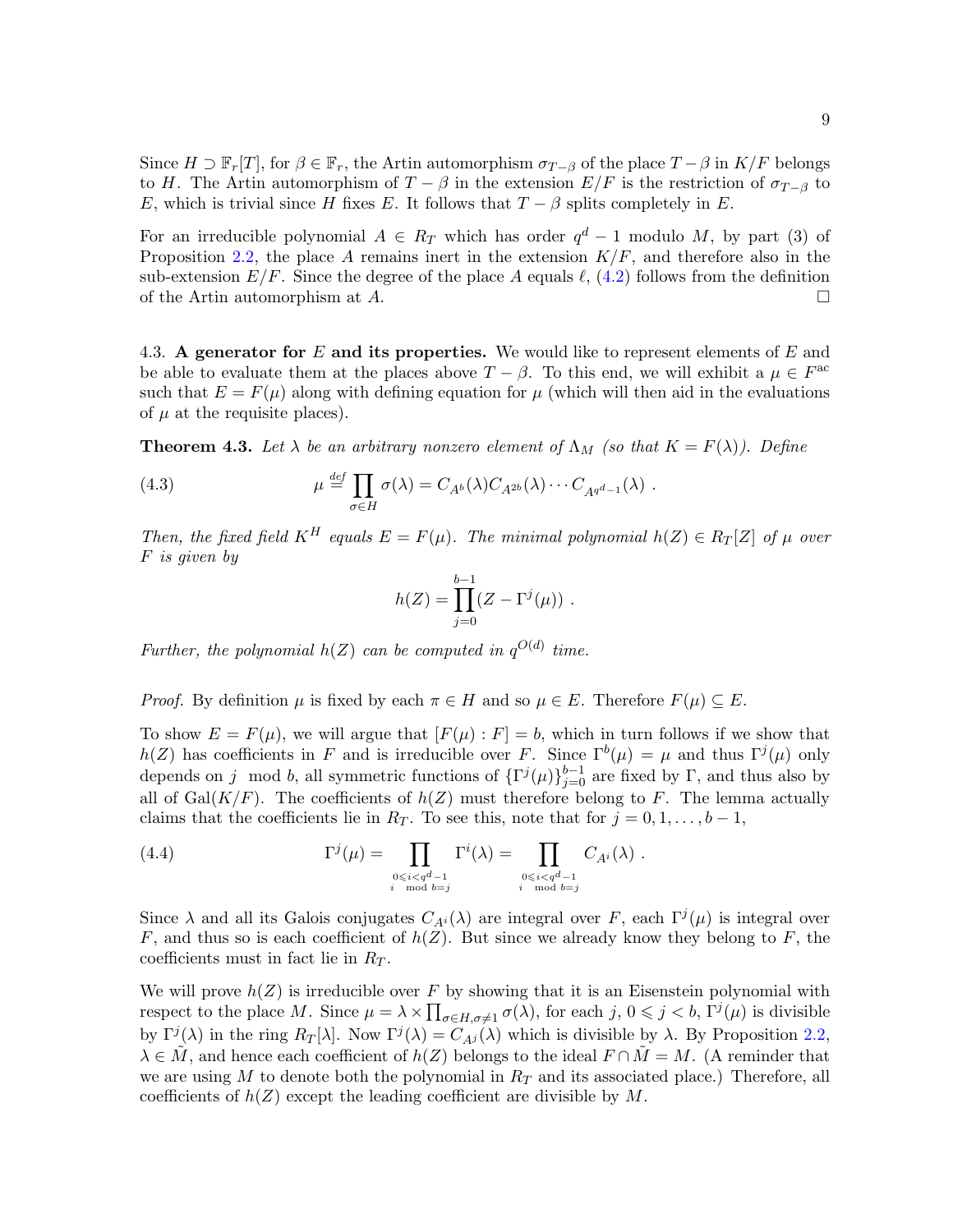The constant term of  $h(Z)$  equals

<span id="page-9-0"></span>(4.5) 
$$
\prod_{j=0}^{b-1} \Gamma^{j}(\mu) = \prod_{j=0}^{b-1} \prod_{\sigma \in H} \Gamma^{j}(\sigma(\lambda)) = \prod_{j=0}^{b-1} \prod_{0 \le i < (q^d-1)/b} \Gamma^{bi+j}(\lambda) = \prod_{\pi \in G} \pi(\lambda) = M
$$

where the last step follows since the minimal polynomial of  $\lambda$  over F is  $\prod_{\pi \in G} (Z - \pi(\lambda))$ , but the minimal polynomial is also  $C_M(Z)/Z$  which has M as the constant term. Thus the constant term of  $h(Z)$  is not divisible by  $M^2$ . By Eisenstein's criterion, we conclude that  $h(Z)$ must be irreducible over F.

Finally, we turn to how the coefficients of  $h(Z)$  can be computed efficiently. By the expression [\(4.4\)](#page-8-0), we can compute  $\Gamma^{j}(\mu)$  for  $0 \leq j \leq b-1$  as a formal polynomial in  $\lambda$  with coefficients from  $R_T$ . We can divide this polynomial by the monic polynomial  $C_M(\lambda)/\lambda$  (formally, over the polynomial ring  $R_T[\lambda]$  and represent  $\Gamma^j(\mu)$  as a polynomial of degree less than  $(q^d-1)$ in  $\lambda$ . Using this representation, we can compute the polynomials  $h^{(i)}(Z) = \prod_{j=0}^{i} (Z - \Gamma^{j}(\mu))$ for  $1 \leq i \leq b-1$  iteratively, as an element of  $R_T[\lambda][Z]$ , with all coefficients having degree less than  $(q^d-1)$  in  $\lambda$ . When  $i = b-1$ , we would have computed  $h(Z)$  — we know at the end all the coefficients will have degree 0 in  $\lambda$  and belong to  $R_T$ .

By Equation [\(4.5\)](#page-9-0) in the above argument, and the fact that  $v_{M'}(\Gamma^j(\mu)) = v_{M'}(\mu)$ , we conclude that  $v_{M'}(\mu) = 1$ , i.e.  $\mu$  (as well as each of its Galois conjugates  $\Gamma^{j}(\mu)$ ) is M'-prime. We record this fact below. It will be used to prove that the integral closure of  $R_T$  in E equals  $R_T[\mu]$ (Proposition [5.2\)](#page-10-1), en route characterizing the message space in Theorem [5.1.](#page-10-2)

<span id="page-9-1"></span>**Lemma 4.4.** The element  $\mu$  has a simple zero at M', i.e.,  $v_{M'}(\mu) = 1$ .

With the minimal polynomial  $h(Z)$  of  $\mu$  at our disposal, we turn to computing the evaluations of  $\mu$  at the b places above  $T - \beta$ , call them  $P_j^{(\beta)}$  $j^{(\beta)}$  for  $j = 0, 1, \ldots, b - 1$ , for each  $\beta \in \mathbb{F}_r$ . (Recall that the place  $T - \beta$  splits completely in  $E/F$  by Proposition [4.2,](#page-7-1) Part (v).) The following lemma identifies the set of evaluations of  $\mu$  at these places. This method is related to Kummer's theorem on splitting of primes [\[21,](#page-23-3) Sec. III.3].

<span id="page-9-2"></span>**Lemma 4.5.** Consider the polynomial  $\bar{h}^{(\beta)}(Z) \in \mathbb{F}_q[Z]$  obtained by evaluating the coefficients of  $h(Z)$ , which are polynomials in T, at  $\beta$ . Then  $\bar{h}^{(\beta)}(Z) = \prod_{j=0}^{b-1} (Z - \mu(P_j^{(\beta)}))$  $j_j^{(\nu)}$ ). In particular, the set of evaluations of  $\mu$  at the places above  $(T - \beta)$  equals the roots of  $\bar{h}^{(\beta)}$  in  $\mathbb{F}_q$ , and can be computed in  $b^{O(1)}$  time given  $h \in R_T[\mathbb{Z}]$ .

*Proof.* We know  $h(Z) = \prod_{j=0}^{b-1} (Z - \Gamma^j(\mu))$ . Therefore

$$
\bar{h}^{(\beta)}(Z) = \prod_{j=0}^{b-1} (Z - \Gamma^j(\mu)(P_0^{(\beta)})) = \prod_{j=0}^{b-1} (Z - \mu(\Gamma^{-j}(P_0^{(\beta)}))) = \prod_{j=0}^{b-1} (Z - \mu(P_j^{(\beta)}))
$$

where the last step uses the fact that  $\Gamma^{-j}(P_0^{(\beta)})$  $\binom{0^{(1)}}{0}$  for  $j = 0, 1, \ldots, b-1$  is precisely the set of places above  $T - \beta$ .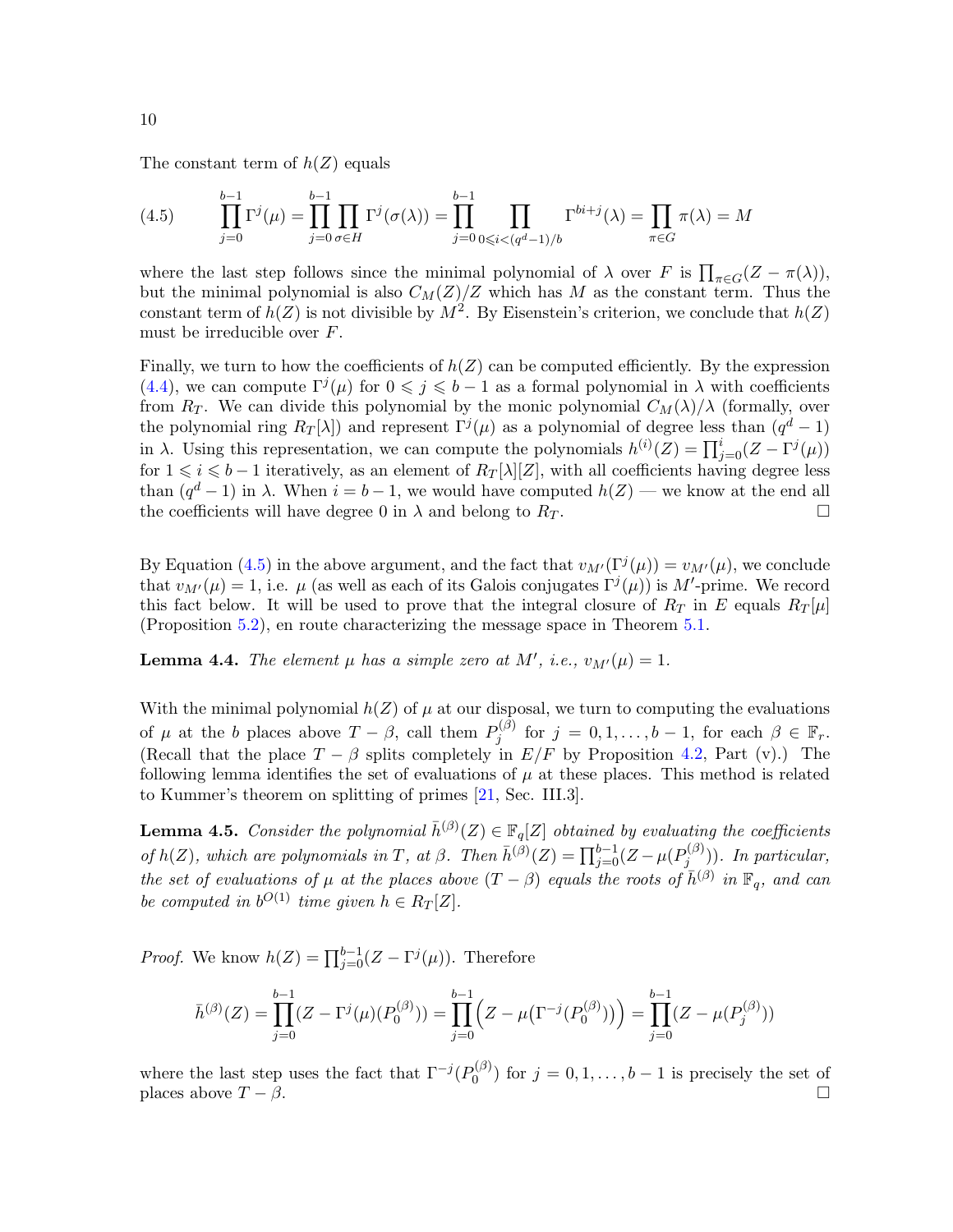# 5. Code construction from cyclotomic function field

<span id="page-10-0"></span>We will now describe the algebraic-geometric codes based on the function field  $E$ . A tempting choice for the message space is perhaps  $\{\sum_{i=0}^{b-1} a_i(T)\mu^i\} \subset R_T[\mu]$  where  $a_i(T)$  are polynomials of some bounded degree. This is certainly a  $\mathbb{F}_q$ -linear space and messages in this space have no poles outside the places lying above  $P_{\infty}$ . However, the valuations of  $\mu$  at these places is complicated (one needs the Newton polygon method to estimate these [\[19,](#page-22-18) Sec. 12.4]), and since  $\mu$  has both zeroes and poles amongst these places, it is hard to get good bounds on the total pole order of such messages at each of the places above  $P_{\infty}$ .

5.1. Message space. Let M' be the unique totally ramified place M' in E lying above M;  $deg(M') = deg(M) = d$ . We will use as message space elements of  $R_T[\mu]$  that have no more than a certain number  $\ell$  of poles at the place M' and no poles elsewhere. These can equivalently be thought of (via a natural correspondence) as elements of  $E$  that have bounded (depending on  $\ell$ ) pole order at each place above  $P_{\infty}$ , and no poles elsewhere, and we can develop our codes and algorithms in this equivalent setting. Since the literature on AG codes typically focuses on one-point codes where the messages have poles at a unique place, we work with functions with poles restricted to  $M'$ .

Formally, for an integer  $\ell \geq 1$ , let  $\mathcal{L}(\ell M')$  be the space of functions in E that have no poles outside M' and at most  $\ell$  poles at M'.  $\mathcal{L}(\ell M')$  is an  $\mathbb{F}_q$ -vector space, and by the Riemann-Roch theorem,  $\dim(\mathcal{L}(\ell M')) \geq \ell d - g + 1$ , where  $g = d(b-1)/2 + 1$  is the genus of E. We will assume that  $\ell \geqslant b$ , in which case  $\dim(\mathcal{L}(\ell M')) = \ell d - g + 1$ .

We will represent the code by a basis of  $\mathcal{L}(\ell M')$  over  $\mathbb{F}_q$ . Of course, we first need to understand how to represent a single function in  $\mathcal{L}(\ell M')$ . The following lemma suggest a representation for elements of  $\mathcal{L}(\ell M')$  that we can use.

<span id="page-10-2"></span>**Theorem 5.1.** A function f in E with poles only at  $M'$  has a unique representation of the form

<span id="page-10-3"></span>(5.1) 
$$
f = \frac{\sum_{i=0}^{b-1} a_i \mu^i}{M^e}
$$

where  $e \geqslant 0$  is an integer, each  $a_i \in R_T$ , and not all the  $a_i$ 's are divisible by M (as polynomials  $in T$ ).

*Proof.* If f has poles only at M', there must be a smallest integer  $e \geq 0$  such that  $M^e f$  has no poles outside the places above  $P_{\infty}$ . This means that  $M^e f$  must be in the integral closure ("ring of integers") of  $R_T$  in E, i.e., the minimal polynomial of  $M^e f$  over  $R_T$  is monic. The claim will follow once we establish that the integral closure of  $R_T$  in E equals  $R_T[\mu]$ , which we show next in Proposition [5.2.](#page-10-1) The uniqueness follows since  $\{1,\mu,\ldots,\mu^{b-1}\}\$  forms a basis of  $E$  over  $F$ .

<span id="page-10-1"></span>**Proposition 5.2.** The integral closure of  $R_T$  in E equals  $R_T[\mu] = \left\{ \sum_{i=0}^{b-1} a_i \mu^i \mid a_i \in R_T \right\}$ .

*Proof.* The minimal polynomial  $h(Z)$  of  $\mu$  over  $R_T$  is monic (Theorem [4.3\)](#page-8-1). Thus  $\mu$  is integral over  $R_T$ , and so  $R_T[\mu]$  is contained in the integral closure of  $R_T$  in E. We turn to proving the reverse inclusion. The proof follows along the lines of a similar argument used to prove that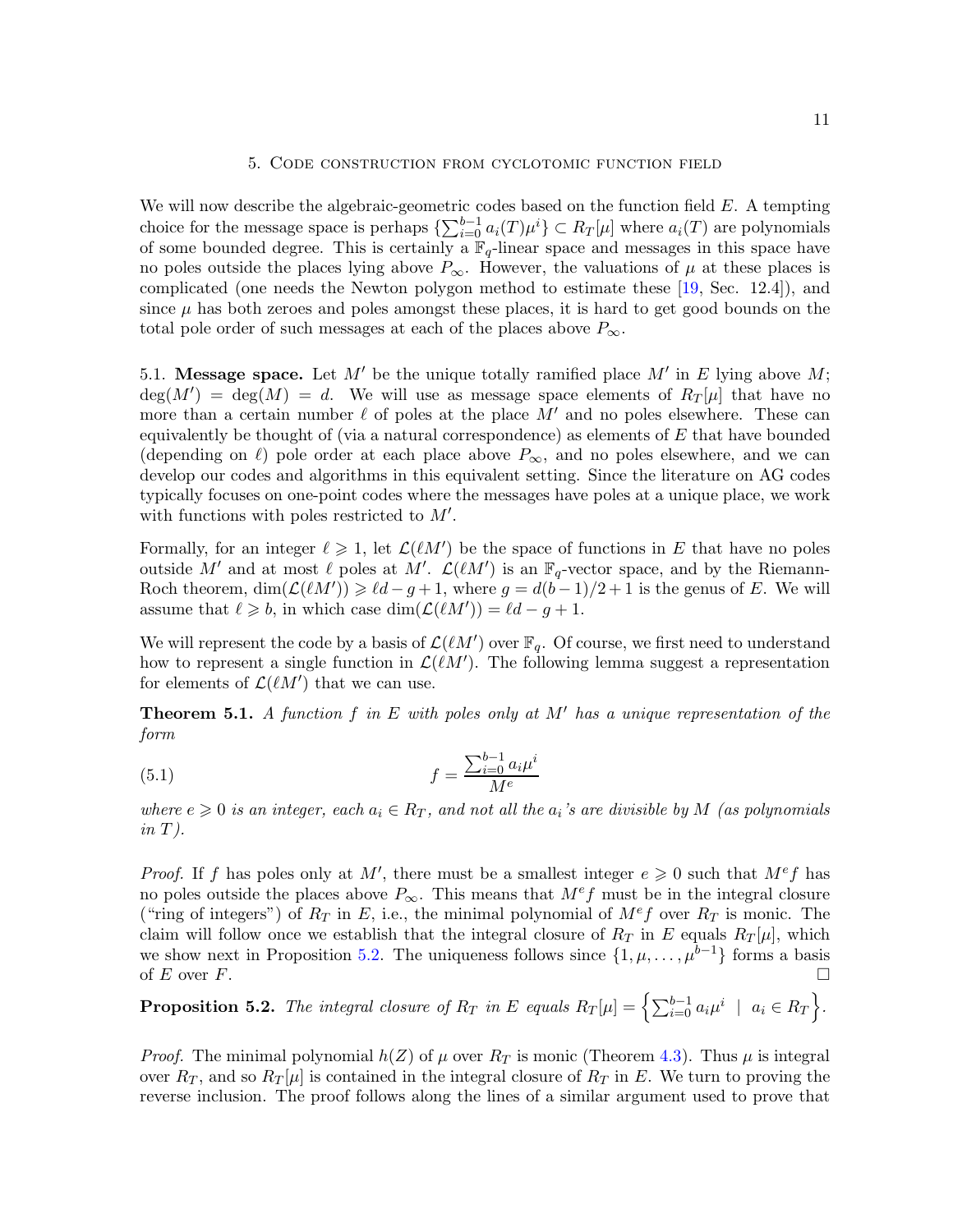the integral closure of  $R_T$  in  $K = F(\lambda)$  equals  $R_T[\lambda]$  [\[18,](#page-22-11) Prop. 12.9]. Let  $\omega \in E$  be integral over  $R_T$ . We know that  $\{1,\mu,\mu^2,\ldots,\mu^{b-1}\}$  is a basis for E over F. Also  $\mu$ , and therefore each  $\mu^{i}$ , is integral over F. By virtue of these facts, it is known (see, for example, [\[13,](#page-22-9) Chap. 2) that there exist  $a_i \in R_T$  such that  $\omega = \frac{1}{2}$  $\frac{1}{\Delta} \sum_{i=0}^{b-1} a_i \mu^i$  where  $\Delta \in R_T$  is the *discriminant* of the extension  $E/F$ . As M is the only ramified place in the extension  $E/F$ , the discriminant  $\Delta$  is a power of M up to units, and by assuming wlog that  $\Delta$  is monic, we can conclude that  $\Delta = M^{e'}$  for some exponent  $e' \geq 0$ . Thus we have

<span id="page-11-0"></span>(5.2) 
$$
M^{e'} \omega = \sum_{i=0}^{b-1} a_i \mu^i
$$

with  $a_i \in R_T$ , and not all the  $a_i$ 's are divisible by M.

Our goal is to show that  $e' = 0$ . We will do this by comparing the valuations  $v_{M'}$  of the both sides of [\(5.2\)](#page-11-0). We have

<span id="page-11-1"></span>(5.3) 
$$
v_{M'}(M^{e'}\omega) = v_{M'}(M^{e'}) + v_M(\omega) = be' + v_M(\omega) \geqslant be'.
$$

Let  $i_0, 0 \leq i_0 < b$ , be the smallest value of i such that  $v_M(a_i) = 0$ . Such an  $i_0$  must exist since not all the  $a_i$ 's are divisible by M. By Lemma [4.4,](#page-9-1)  $v_{M'}(\mu) = 1$ , and so

$$
v_{M'}(a_i\mu^i) = v_{M'}(a_i) + i = bv_M(a_i) + i.
$$

For  $i = i_0, v_{M'}(a_{i_0}\mu^{i_0}) = i_0$ . For  $i < i_0, v_{M'}(a_i\mu^{i}) \geq v_{M}(a_i) \geq v_{M'}(a_i) \geq v_{M}(a_i) \geq 1$  for  $i < i_0$ ). For  $i > i_0$ ,  $v_{M'}(a_i \mu^i) \geq v_{M'}(\mu^i) = i > i_0$ . It follows that

<span id="page-11-2"></span>(5.4) 
$$
v_{M'}\left(\sum_{i=0}^{b-1} a_i \mu^i\right) = \min_{0 \le i \le b-1} v_{M'}(a_i \mu^i) = i_0
$$

Combining [\(5.3\)](#page-11-1) and [\(5.4\)](#page-11-2), we conclude  $b > i_0 \geqslant be'$  which implies  $e' = 0$ .

5.2. Succinctness of representation. In order to be able to efficiently compute with the representation [\(5.1\)](#page-10-3) of functions in  $\mathcal{L}(\ell M')$ , we need the guarantee that the representation will be *succinct*, i.e., of size polynomial in the code length. We show that this will be the case by obtaining an upper bound on the degree of the coefficients  $a_i \in R_T$  in Lemma [5.3](#page-11-3) below. This is not as straightforward as one might hope, and we thank G. Anderson and D. Thakur for help with its proof. For the choice of parameters we will make (in Theorems [6.10](#page-19-1) and [7.1\)](#page-20-0), this upper bound will be polynomially bounded in the code length. Therefore, the assumed representation of the basis functions is of polynomial size.

<span id="page-11-3"></span>**Lemma 5.3.** Suppose  $f \in \mathcal{L}(\ell M')$  is given by  $f = \frac{1}{M^e} \sum_{i=0}^{b-1} a_i \mu^i$  for  $a_i \in R_T$  (not all divisible by M) and  $e \geq 0$ . Then the degree of each  $a_i$  is at most  $\ell + q^d b$ .

*Proof.* Let  $g = M^e f = \sum_{i=0}^{b-1} a_i \mu^i$ . We know that g has at most eb poles at each place of E that lies above  $P_{\infty}$  (since f has no poles at these places). Using the fact that f has at most l poles at M', and the uniqueness of the representation  $f = \frac{1}{M^e} \sum_{i=0}^{b-1} a_i \mu^i$ , it is easy to argue that  $eb \leq \ell + b$ . So, g has at most  $\ell + b$  poles at each place of E lying above  $P_{\infty}$ .

Let  $\sigma = \sigma_A$ ; we know that  $\sigma$  is a generator of Gal $(E/F)$ . For  $j = 0, 1, \ldots, b-1$ , we have  $\sigma^{j}(g) = \sum_{i=0}^{b-1} a_i \sigma^{j}(\mu^i)$ . Let  $\mathbf{a} = (a_0, a_1, \ldots, a_{b-1})^T$  be the (column) vector of coefficients,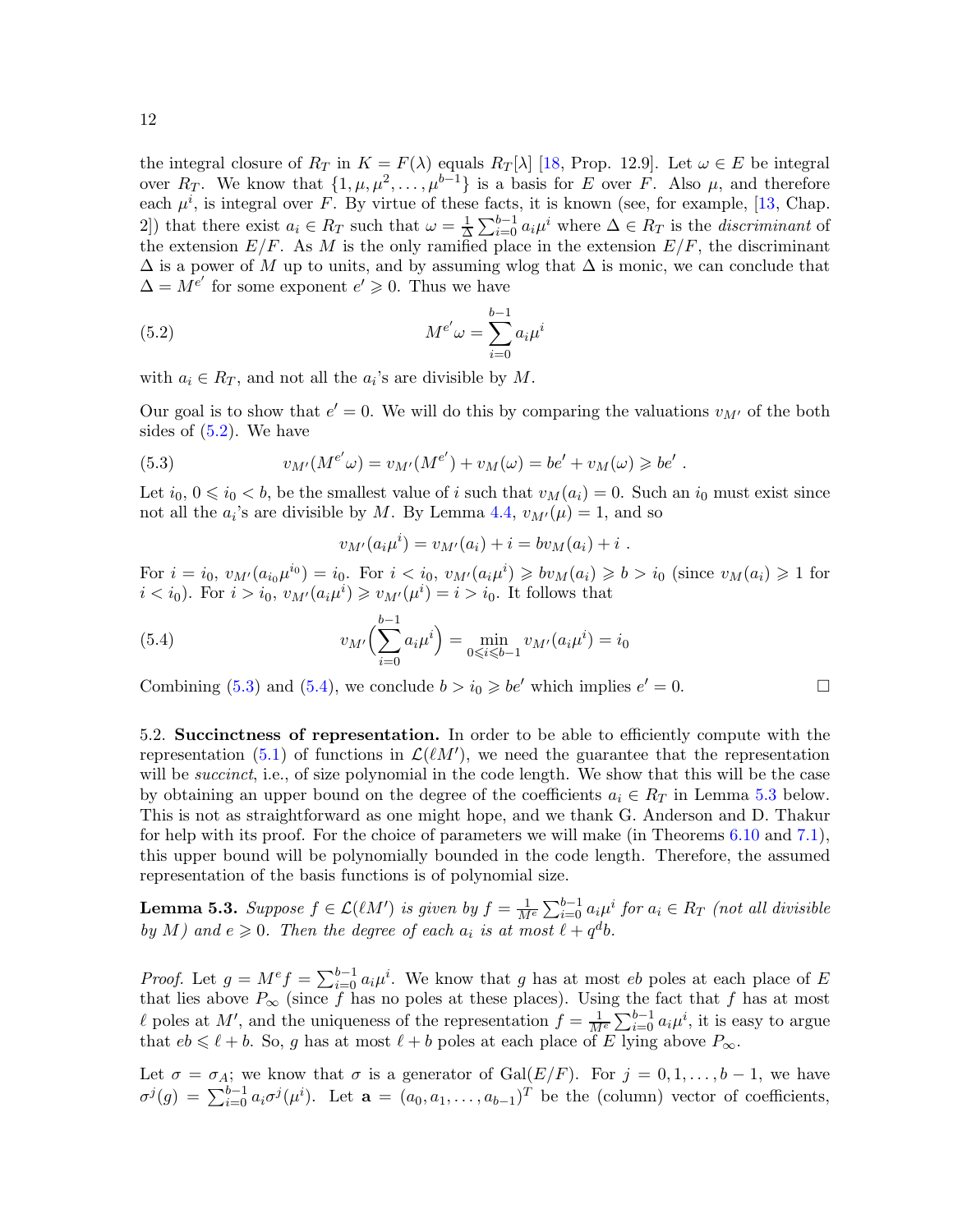and let  $\mathbf{g} = (g, \sigma(g), \dots, \sigma^{b-1}(g))^T$ . Denoting by  $\Phi$  the  $b \times b$  matrix with  $\Phi_{ji} = \sigma^j(\mu^i)$  for  $0 \leq i, j \leq b - 1$ , we have the system of equations  $\Phi$ **a** = **b**.

We can thus determine the coefficients  $a_i$  by solving this linear system. By Cramer's rule,  $a_i = det(\Phi_i)/det(\Phi)$  where  $\Phi_i$  is obtained by replacing the *i*'th column of  $\Phi$  by the column vector **g**. The square of the denominator  $det(\Phi)$  is the discriminant of the field extension  $E/F$ , and belongs to  $R_T$ . Thus the degree of  $a_i$  is at most the pole order of  $\det(\Phi_i)$  at an arbitrary place, say  $\tilde{P}$ , above  $P_{\infty}$ . By the definition [\(4.3\)](#page-8-2) of  $\mu$ , and the fact that  $\lambda$  and its conjugates have at most one pole at the places above  $P_{\infty}$  in  $F(\Lambda_M)$ , it follows that  $\mu$  has at most  $(q^d-1)/b$  poles at  $\tilde{P}$ . The same holds for all its conjugates  $\sigma^j(\mu)$ . The function g and its conjugates  $\sigma^{j}(g)$  have at most  $\ell + b$  poles at  $\tilde{P}$ . In all, this yields a crude upper bound of

$$
\frac{q^d-1}{b} \frac{(b-1)b}{2} + \ell + b \leqslant \ell + q^d b
$$

<span id="page-12-0"></span>for the pole order of det( $\Phi_i$ ) at  $\tilde{P}$ , and hence also the degree of the polynomial  $a_i \in R_T$ .  $\Box$ 

5.3. Rational places for encoding and their ordering. So far, the polynomial  $A \in R_T$ was any monic irreducible polynomial that was a primitive element modulo  $M$ , so that its Artin automorphism  $\sigma_A$  generates  $Gal(E/F)$ . We will now pick A to have degree D satisfying  $D > \frac{\ell d}{b}$ . This can be done by a Las Vegas algorithm in  $(Dq^d)^{O(1)}$  time by picking a random polynomial and checking that it works, or deterministically by brute force in  $q^{O(d+D)}$  time. Either of these lies within the decoding time claimed in Theorem [6.10,](#page-19-1) and will be polynomial in the block length for our parameter choices in Theorem [7.1.](#page-20-0) By Proposition [2.1,](#page-4-1) A remains inert in  $E/F$ , and let us denote by A' the unique place of E that lies over A. The degree of  $A'$  equals  $Db.$ 

For each  $\beta \in \mathbb{F}_r$ , fix an arbitrary place  $P_0^{(\beta)}$  $\int_0^{D}$  lying above  $T - \beta$  in E. For  $j = 0, 1, \ldots, b - 1$ , define

<span id="page-12-1"></span>(5.5) 
$$
P_j^{(\beta)} = \sigma_A^{-j}(P_0^{(\beta)}) .
$$

Since Gal( $E/F$ ) acts transitively on the set of primes above a prime, and  $\sigma_A$  generates  $Gal(E/F)$ , these constitute all the places above  $T - \beta$ . Lemma [4.5](#page-9-2) already tells us the set of evaluations of  $\mu$  at these places, but not which evaluation corresponds to which point. We have  $\mu(\sigma_A^{-j}(P_0^{(\beta)}))$  $\sigma^{(\beta)}_0)) = \sigma^{j}_A$  $\frac{j}{A}(\mu)(P_0^{(\beta)}$  $\binom{10}{0}$ ; hence, to compute the evaluations of  $\mu$  at all these b places as per the ordering [\(5.5\)](#page-12-1), it suffices to know

- (i) the value at  $\mu(P_0^{(\beta)})$  $0^{(p)}$ , which we can find by simply picking one one of the roots from Lemma [4.5](#page-9-2) arbitrarily, and
- (ii) a representation of  $\sigma_A(\mu)$  as an element of  $R_T[\mu]$  (since  $\sigma_A(\mu)$  is integral over  $R_T$ , it belongs to  $R_T[\mu]$  by virtue of Proposition [5.2\)](#page-10-1). Note that  $T(P_0^{(\beta)})$  $\theta_0^{(\nu)}$  =  $\beta$ , so once we know  $\mu(P_0^{(\beta)}$  $D_0^{(\beta)}$ ), we can evaluate any element of  $R_T[\mu]$  at  $P_0^{(\beta)}$  $\stackrel{\bullet}{0}^{\scriptscriptstyle{(\mu)}}$ .

<span id="page-12-2"></span>We now show that  $\sigma_A(\mu) \in R_T[\mu]$  can be computed efficiently.

**Lemma 5.4.** (i) The values of  $\sigma^j$  $A^j_A(\mu)$  for  $0 \leqslant j \leqslant b-1$  as elements of  $R_T[\mu]$  can be computed in  $q^{O(d)}$  time.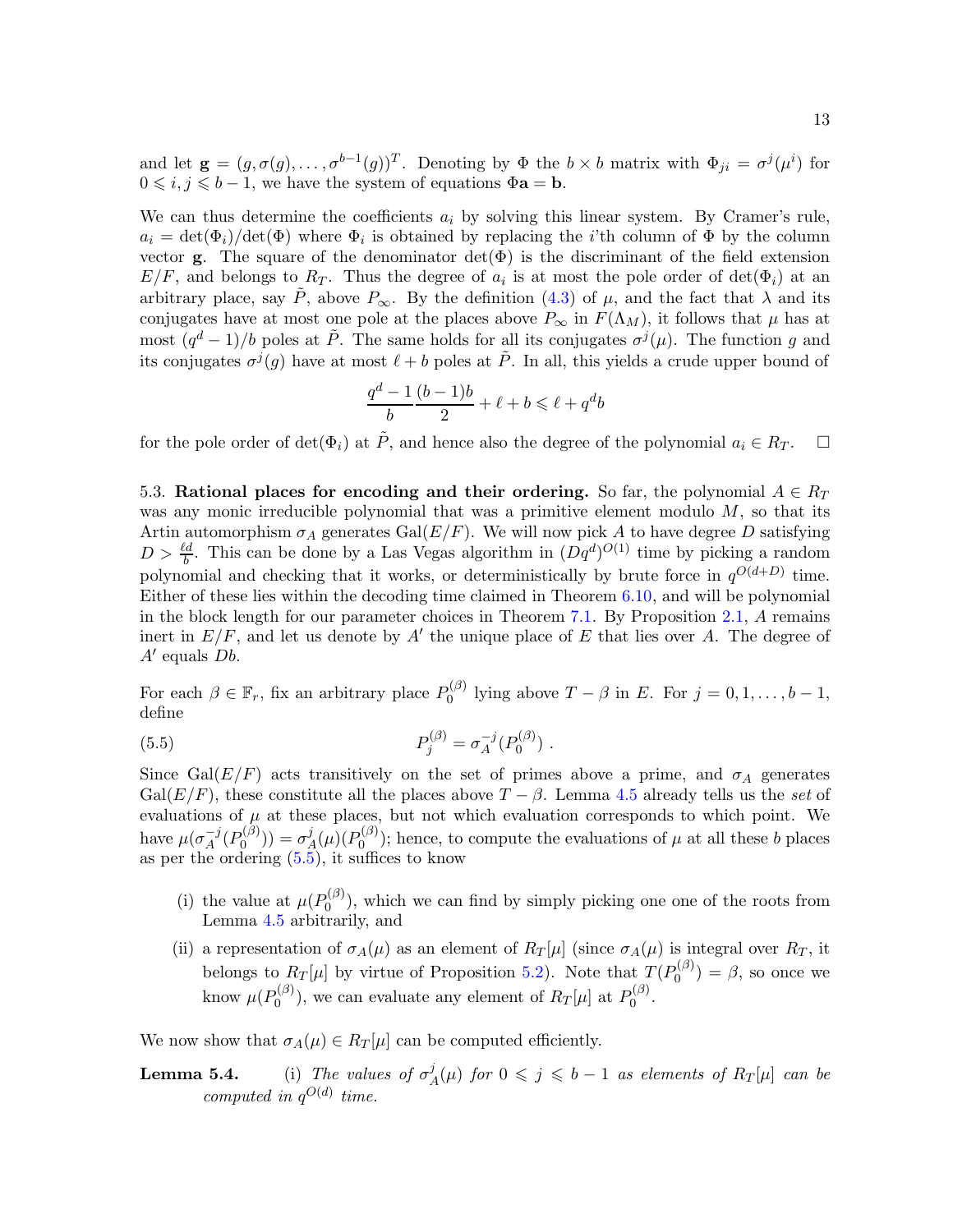(ii) The values  $\mu(P_i^{(\beta)})$  $j^{(\beta)}$  for  $\beta \in \mathbb{F}_r$  and  $j = 0, 1, \ldots, b-1$  can be computed in  $q^{O(d)}$  time. Knowing these values, we can compute any function in the message space  $\mathcal{L}(\ell M')$ represented in the form [\(5.1\)](#page-10-3) at the places  $P_i^{(\beta)}$  $j^{(\beta)}$  in poly $(\ell, q^d)$  time.

Proof. Part (ii) follows from Part (i) and the discussion above. To prove Part (i), note that once we compute  $\sigma_A(\mu)$ , we can recursively compute  $\sigma_A^j$  $A_{A}^{j}(\mu)$  for  $j \geq 2$ , using the relation  $h(\mu) = 0$  to replace  $\mu^b$  and higher powers of  $\mu$  in terms of  $1, \mu, \ldots, \mu^{b-1}$ . By definition [\(4.3\)](#page-8-2), we have  $\mu =$  $\prod_{0 \leqslant i < (q^d-1)/b} C_{A^{ib}}$  mod  $M(\lambda)$ . Thus one can compute an expression  $\mu = \sum_{i=0}^{q^d-2} e_i \lambda^i \in R_T[\lambda]$ with coefficients  $e_i \in R_T$  in  $q^{O(d)}$  time. By successive multiplication in the ring  $R_T[\lambda]$  (using the relation  $C_M(\lambda) = 0$  to express  $\lambda^{q^d-1}$  and higher powers in terms of  $1, \lambda, \ldots, \lambda^{q^d-2}$ , we can compute, for  $l = 0, 1, ..., b - 1$ , expressions  $\mu^l = \sum_{i=0}^{q^d-2} e_{il} \lambda^i$  with  $e_{il} \in R_T$  in  $q^{O(d)}$  time.

We have  $\sigma_A(\mu) = \sum_{i=0}^{q^d-2} e_i \sigma_A(\lambda)^i = \sum_{i=0}^{q^d-2} e_i C_A \mod M(\lambda)^i$ . So one can likewise compute an expression  $\sigma_A(\mu) = \sum_{i=0}^{q^d-2} f_i \lambda^i$  with  $f_i \in R_T$  in  $q^{O(d)}$  time. The task now is to re-express this expression for  $\sigma_A(\mu)$  as an element of  $R_T[\mu]$ , of the form  $\sum_{l=0}^{b-1} a_l \mu^l$ , for "unknowns"  $a_l \in R_T$ that are to be determined. We will argue that this can be accomplished by solving a linear system.

Indeed, using the above expressions  $\mu^l = \sum_{i=0}^{q^d-2} e_{il} \lambda^i$ , the coefficients  $a_l$  satisfy the following system of linear equations over  $R_T$ :

<span id="page-13-0"></span>(5.6) 
$$
\sum_{l=0}^{b-1} e_{il} a_l = f_i \text{ for } i = 0, 1, ..., q^d - 2.
$$

Since the representation  $\sigma_A(\mu) = \sum_{l=0}^{b-1} a_l \mu^l$  is unique, the system has a unique solution. By Cramer's rule, the degree of each  $a_l$  is at most  $q^{O(d)}$ . Therefore, we can express the system  $(5.6)$  as a linear system of size  $q^{O(d)}$  over  $\mathbb{F}_q$  in unknowns the coefficients of all the polynomials  $a_l \in R_T$ . By solving this system in  $q^{O(d)}$  time, we can compute the representation of  $\sigma_A(\mu)$ as an element of  $R_T[\mu]$ .

5.4. The basic cyclotomic AG code. The basic AG code  $\mathcal{C}^0$  based on subfield E of the cyclotomic function field  $F(\Lambda_M)$  is defined as

<span id="page-13-3"></span>(5.7) 
$$
\mathcal{C}^0 = \left\{ \left( f(P_j^{(\beta)}) \right)_{\beta \in F_r, 0 \leq j < b} \mid f \in \mathcal{L}(\ell M') \right\}
$$

where the ordering of the places  $P_i^{(\beta)}$  $j^{(p)}$  above  $T - \beta$  is as in [\(5.5\)](#page-12-1). We record the standard parameters of the above algebraic-geometric code, which follows from Riemann-Roch, the genus of E from Proposition [4.2,](#page-7-1) and the fact a nonzero  $f \in \mathcal{L}(lM')$  can have at most  $\ell \cdot \deg(M') = \ell d$  zeroes.

<span id="page-13-2"></span>**Lemma 5.5.** Let  $\ell \geq b$ .  $C^0$  is an  $\mathbb{F}_q$ -linear code of block length  $n = rb$ , dimension  $k =$  $\ell d - d(b - 1)/2$ , and distance at least  $n - \ell d$ .

<span id="page-13-1"></span>Lemma [5.4,](#page-12-2) Part (ii), implies the following.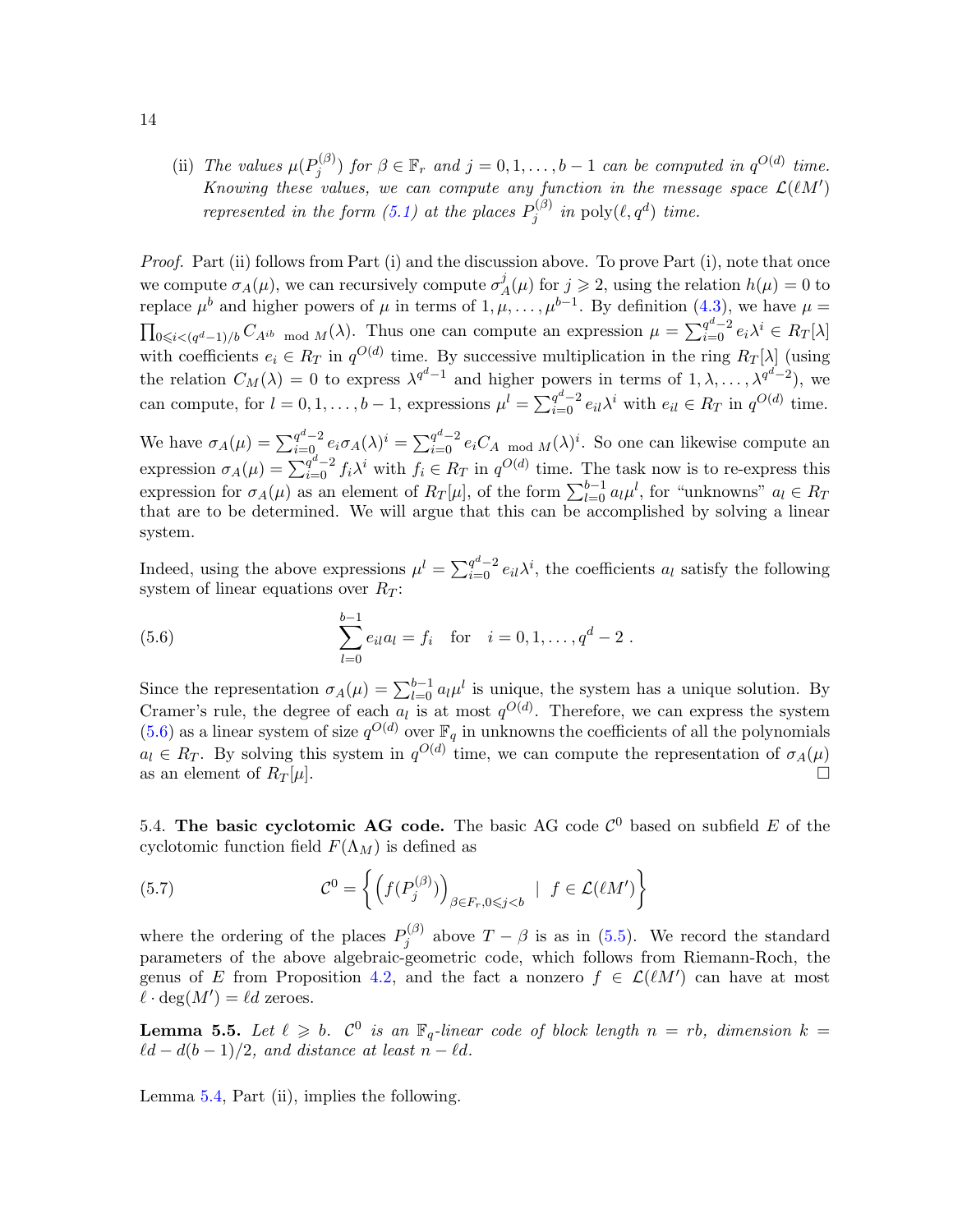**Lemma 5.6** (Efficient encoding). Given a basis for the message space  $\mathcal{L}(lM')$  represented in the form [\(5.1\)](#page-10-3), the generator matrix of the cyclotomic code  $C^0$  can be computed in  $\text{poly}(\ell,q^d,q^D)$ time.

5.5. The folded cyclotomic code. Let  $m \geq 1$  be an integer. For convenience, we assume  $m|b$  (though this is not really necessary). Analogous to the construction of folded Reed-Solomon codes [\[6\]](#page-22-3), the folded cyclotomic code  $\mathcal C$  is obtained from  $\mathcal C^0$  by bundling together successive m-tuples of symbols into a single symbol to give a code of length  $N = n/m$  over  $\mathbb{F}_q^m$ . Formally,

<span id="page-14-1"></span>
$$
(5.8) \qquad \mathcal{C} = \left\{ \left( f(P_{m}^{(\beta)}), f(P_{m+1}^{(\beta)}), \cdots, f(P_{m+m-1}^{(\beta)}) \right)_{\beta \in F_r, 0 \leqslant i < b/m} \; \mid \; f \in \mathcal{L}(\ell M') \right\}
$$

We will index the N positions of codewords in C by pairs  $(\beta, i)$  for  $\beta \in \mathbb{F}_r$  and  $i \in \{0, 1, \ldots, \frac{b}{m} - \alpha\}$ 1}.

The generator matrix of unfolded code  $\mathcal{C}^0$ , which can be computed given a basis for  $\mathcal{L}(\ell M')$ as per Lemma [5.6,](#page-13-1) obviously suffices for encoding. We will later on argue that the same representation also suffices for polynomial time list decoding.

5.6. Folding and Artin-Frobenius automorphism. The unique place  $A'$  lying above  $A$ has degree  $D' \stackrel{\text{def}}{=} Db$ . The residue field at A', denote it  $K_{A'}$ , is isomorphic to  $\mathbb{F}_{qD'}$ . By our choice  $Db > \ell d$ . This immediately implies a message in  $\mathcal{L}(\ell M')$  is uniquely determined by its evaluation at  $A'$ .

<span id="page-14-3"></span>**Lemma 5.7.** The map  $ev_{A'} : \mathcal{L}(\ell M') \to K_{A'}$  given by  $ev_{A'}(f) = f(A')$  is one-one.

<span id="page-14-2"></span>The key algebraic property of our folding is the following.

**Lemma 5.8.** For every  $f \in \mathcal{L}(lM')$ :

(i) For every  $\beta \in \mathbb{F}_r$  and  $0 \leqslant j < b-1$ ,  $\sigma_A(f)(P_j^{(\beta)})$  $p_j^{(\beta)}$ ) =  $f(P_{j+1}^{(\beta)}).$ (ii)  $\sigma_A(f)(A') = f(A')^{q^D}$ .

*Proof.* The first part follows since we ordered the places above  $T - \beta$  such that  $P_{j+1}^{(\beta)} =$  $\sigma_A^{-1}(P_j^{(\beta)}$  $j^{(\nu)}$ ).

<span id="page-14-0"></span>The second part follows from the property of the Artin automorphism at A, since the norm of the place A equals  $q^{\deg(A)} = q^D$ . (A nice discussion of the Artin-Frobenius automorphism, albeit in the setting of number fields, appears in  $[13,$  Chap. 4.)

# 6. List decoding algorithm

We now turn to list decoding the folded cyclotomic code  $\mathcal C$  defined in [\(5.8\)](#page-14-1). The underlying approach is similar to that of the algorithm for list decoding folded RS codes [\[6\]](#page-22-3) and algebraicgeometric generalizations of Parvaresh-Vardy codes [\[16,](#page-22-2) [5\]](#page-22-4). We will therefore not repeat the entire rationale and motivation behind the algorithm development. But our technical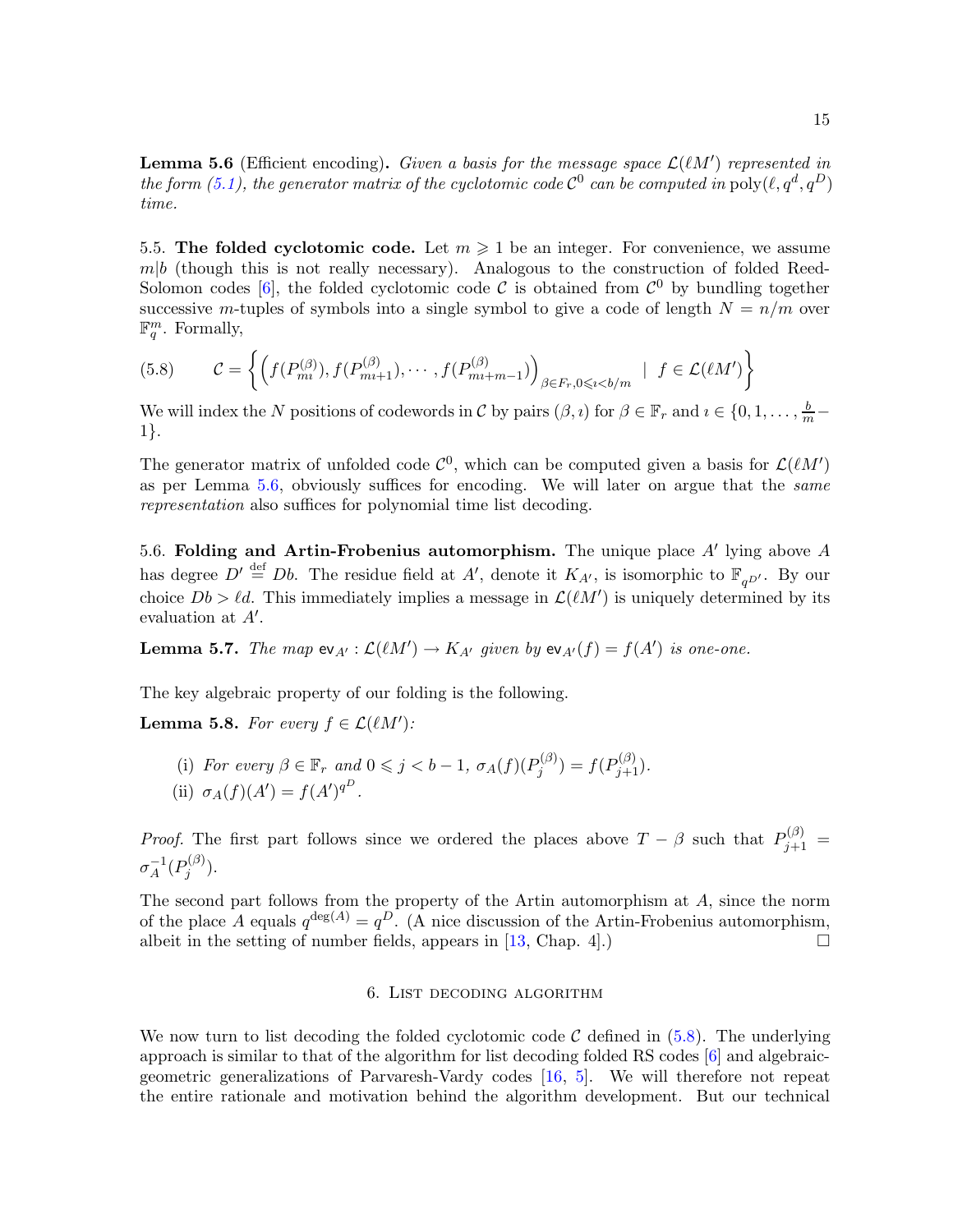presentation and analysis is self-contained. In fact, our presentation here does offer some simplifications over previous descriptions of AG list decoding algorithms from [\[7,](#page-22-20) [8,](#page-22-21) [5\]](#page-22-4). A principal strength of the new description is that it avoids the use of zero-increasing bases at each code place  $P_i^{(\beta)}$  $j^{(p)}$ . This simplifies the algorithm as well as the representation of the code needed for decoding.

The list decoding problem for  $\mathcal C$  up to  $e$  errors corresponds to solving the following function reconstruction problem. Recall that the length of the code is  $N = n/m = rb/m$ , and the codeword positions are indexed by  $\mathbb{F}_r \times \{0, 1, \ldots, \frac{b}{m} - 1\}.$ 

**Input:** Collection T of N tuples  $\left(y_{m}^{(\beta)}, y_{m+1}^{(\beta)}, \cdots, y_{m}^{(\beta)}\right)$  $m+n-1$  $\Big) \in \mathbb{F}_q^m$  for  $\beta \in \mathbb{F}_r$  and  $0 \leqslant i < b/m$ 

**Output:** A list of all  $f \in \mathcal{L}(\ell M')$  whose encoding as per C agrees with the  $(\beta, i)$ 'th tuple for at least  $N - e$  codeword positions.

6.1. Algorithm description. We describe the algorithm at a high level below and later justify how the individual steps can be implemented efficiently, and under what condition the decoding will succeed. We stress that regardless of complexity considerations, even the combinatorial list-decodability property "proved" by the algorithm is non-trivial.

Algorithm List-Decode $(C)$ : (uses the following parameters):

- an integer parameter  $s, 2 \leq s \leq m$ , for s-variate interpolation
- an integer parameter  $w \geq 1$  that governs the zero order (multiplicity) guaranteed by interpolation
- an integer parameter  $\Delta \geq 1$  which is the total degree of the interpolated s-variate polynomial

**Step 1:** (Interpolation) Find a nonzero polynomial  $Q(Z_1, Z_2, \ldots, Z_s)$  of total degree at most  $\Delta$  with coefficients in  $\mathcal{L}(\ell M')$  such that for each  $\beta \in \mathbb{F}_r$ ,  $0 \leqslant i \leqslant b/m$ , and  $j' \in \{0, 1, \ldots, m - s\}$ , the shifted polynomial

$$
(6.1)
$$

(6.1) 
$$
Q(Z_1 + y_{m+j}^{(\beta)}, Z_2 + y_{m+j'+1}^{(\beta)}, \cdots, Z_s + y_{m+j'+s-1}^{(\beta)})
$$

<span id="page-15-0"></span>has the property that the coefficient of the monomial  $Z_i^{n_1} Z_2^{n_2} \cdots Z_s^{n_s}$  vanishes at  $P_{mn}^{(\beta)}$  $\lim_{m+j'}$  whenever its total degree  $n_1 + n_2 + \cdots + n_s < w$ .

**Step 2:** (Root-finding) Find a list of all  $f \in \mathcal{L}(\ell M')$  satisfying

$$
Q(f,\sigma_A(f),\ldots,\sigma_{A^{s-1}}(f))=0.
$$

Output those whose encoding as per the code C agrees with at least  $N - e$  of the  $m$ -tuples in  $\mathcal T$ .

# <span id="page-15-1"></span>6.2. Analysis of error-correction radius.

**Lemma 6.1.** If  $k(\Delta+1)^s \ge N(m-s+1)(w+s-1)^s$  (where, recall,  $k = \ell d - d(b-1)/2$  is the dimension of  $\mathcal{L}(lM')$ ), then a nonzero polynomial Q with the stated properties exists. If we know the evaluations of the functions in a basis  $\{\phi_1, \phi_2, \ldots, \phi_k\}$  of  $\mathcal{L}(lM')$  at the places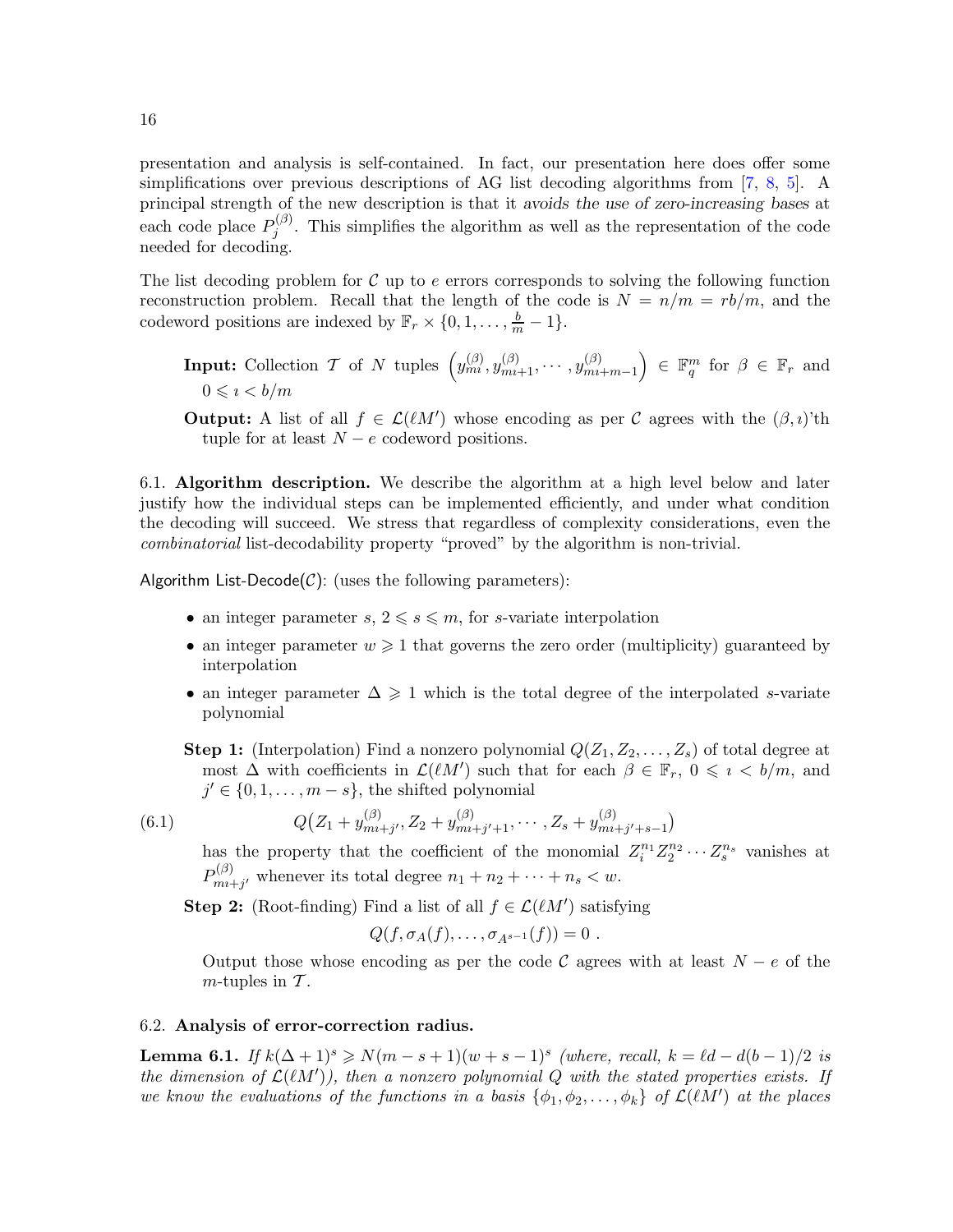$P^{(\beta)}_i$  $j^{(p)}$ , then such a Q can be found by solving a homogeneous system of linear equations over  $\mathbb{F}_q$  with at most  $Nm(w+s)^s$  equations and unknowns.

Proof. The proof is standard and follows by counting degrees of freedom vs. number of constraints. One can express the desired polynomial as  $\sum_{n_1,n_2,...,n_s} q_{(n_1,...,n_s)} Z_1^{n_1} \cdots Z_s^{n_s}$  with unknowns  $q_{(n_1,...,n_s)} \in \mathbb{F}_q$ . The number of coefficients is  $k{\Delta+s \choose s} > k(\Delta+1)^s/s!$ . For each place  $P_{mn}^{(\beta)}$  $\binom{(\beta)}{m}$ , one can express the required condition at that place by  $\binom{w+s-1}{s}$  linear conditions (this quantity is the number of monomials of total degree  $\langle w \rangle$ , for a total of

$$
N(m-s+1)\binom{w+s-1}{s} < N(m-s+1)\frac{(w+s-1)^s}{s!}
$$

constraints. When the number of unknowns exceeds the number of constraints, a nonzero solution must exist. A solution can also be found efficiently once the linear system is set up, which can clearly be done if we know the evaluations of  $\phi_i$ 's at the code places (i.e., a "generator matrix" of the code).

<span id="page-16-0"></span>**Lemma 6.2.** Let  $Q$  be the polynomial found in Step 1. If the encoding of some f as per C agrees with  $(y_m^{(\beta)}, y_{m_1+1}^{(\beta)}, \cdots, y_{m_l}^{(\beta)})$  $\binom{(\beta)}{m_1+m_1}$  for some position  $(\beta, \iota)$ , then  $Q(f, \sigma_A(f), \ldots, \sigma_{A^{s-1}}(f))$ has at least w zeroes at each of the  $(m - s + 1)$  places  $P_{mn}^{(\beta)}$  $\int_{m+i}^{(p)}$  for  $j' = 0, 1, ..., m - s$ .

Proof. The proof differs slightly from earlier proofs of similar statements (eg., [\[5,](#page-22-4) Lemma 6.6]) in that it avoids the use of zero-increasing bases and is thus simpler. We will prove the claim for  $j' = 0$ , and the same proof works for any  $j' \leq m - s$ . Note that agreement on the m-tuple at position  $(b, i)$  implies that

$$
f(P_{mi}^{(\beta)}) = y_{mi}^{(\beta)}, \ f(P_{mi+1}^{(\beta)}) = y_{mi+1}^{(\beta)}, \ \cdots, \ f(P_{mi+s-1}^{(\beta)}) = y_{mi+s-1}^{(\beta)}.
$$

By Lemma [5.8,](#page-14-2) Part (i), this implies

$$
f(P_{mi}^{(\beta)}) = y_{mi}^{(\beta)}, \ \sigma_A(f)(P_{mi}^{(\beta)}) = y_{mi+1}^{(\beta)}, \ \cdots, \ \sigma_{A^{s-1}}(f)(P_{mi}^{(\beta)}) = y_{mi+s-1}^{(\beta)}.
$$

Denote by  $Q^*$  the shifted polynomial  $(6.1)$  for the triple  $(\beta, i, 0)$ . We have

$$
Q(f, \sigma_A(f), \ldots, \sigma_{A^{s-1}}(f)) = Q^*(f - y_{mi}^{(\beta)}, \sigma_A(f) - y_{mi+1}^{(\beta)}, \ldots, \sigma_A^{s-1}(f) - y_{mi+s-1}^{(\beta)})
$$
  
= 
$$
\sum_{\substack{n_1, n_2, \ldots, n_s \\ w \leq n_1 + \cdots + n_s \leq \Delta}} q^*_{(n_1, \ldots, n_s)} (f - f(P_{mi}^{(\beta)}))^{n_1} (\sigma_A(f) - \sigma_A(f)(P_{mi}^{(\beta)}))^{n_2} \cdots (\sigma_{A^{s-1}}(f) - \sigma_{A^{s-1}}(f)(P_{mi}^{(\beta)}))^{n_s}.
$$

for some coefficients  $q_{(n_1,...,n_s)}^* \in \mathbb{F}_q$ . Each term of the function in the last expression clearly has valuation at least w at  $P_{mn}^{(\beta)}$ , and hence so does  $Q(f, \sigma_A(f), \ldots, \sigma_{A^{s-1}}(f))$  $\Box$ 

<span id="page-16-1"></span>**Lemma 6.3.** If the encoding of  $f \in \mathcal{L}(lM')$  has at least  $N - e$  agreements with the input tuples T, and  $(N - e)(m - s + 1)w > d\ell(\Delta + 1)$ , then  $Q(f, \sigma_A(f), \ldots, \sigma_{A^{s-1}}(f)) = 0$ .

*Proof.* Since f has no poles outside M', neither do  $\sigma_{A^{i}}(f)$  for  $1 \leq i \leq s$ . Moreover,  $v_{M'}(\sigma_A(f)) = v_{\sigma_A^{-1}(M')}(f) = v_{M'}(f)$  (since M' is the unique place above M and is thus fixed by every Galois automorphism). Since  $f \in \mathcal{L}(\ell M')$ , this implies  $\sigma_{A^i}(f) \in \mathcal{L}(\ell M')$  for every *i*. Since each coefficient of Q also belongs to  $\mathcal{L}(\ell M')$ , we conclude that  $Q(f, \sigma_A(f), \ldots, \sigma_{A^{s-1}}(f)) \in$  $\mathcal{L}((\ell + \ell \Delta)M')$ . On the other hand, by Lemma [6.2,](#page-16-0)  $Q(f, \sigma_A(f), \ldots, \sigma_{A^{s-1}}(f))$  has at least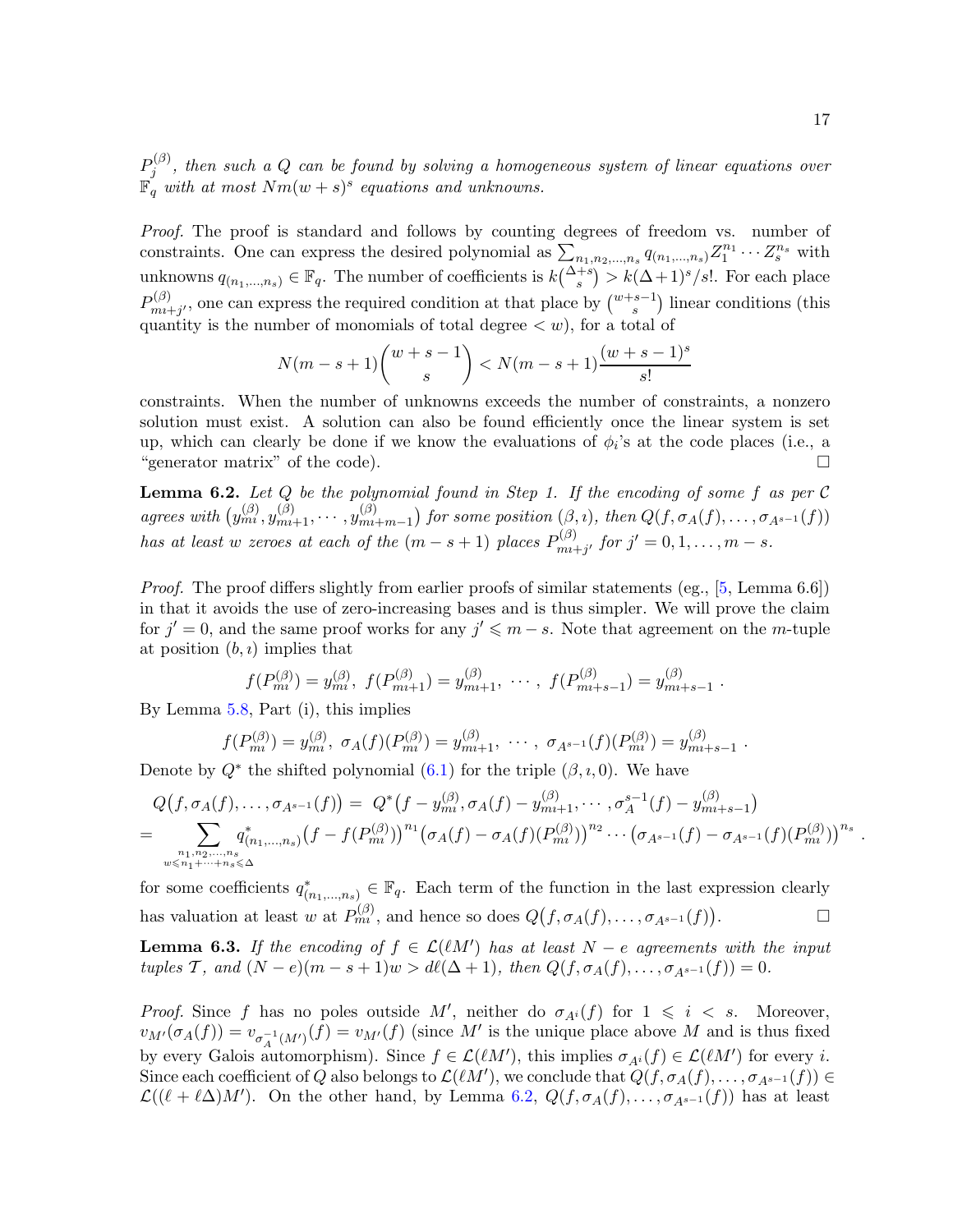$(N-e)(m-s+1)w$  zeroes. If  $(N-e)(m-s+1)w > \ell(\Delta+1)d$ , then  $Q(f, \sigma_A(f), \ldots, \sigma_{A^{s-1}}(f))$ has more zeroes than poles and must thus equal 0.

Putting together the above lemmas, we can conclude the following about the list decoding radius guaranteed by the algorithm. Note that we have not yet discussed how Step 2 may be implemented, or why it implies a reasonable bound on the output list size. We will do this in Section [6.3.](#page-17-0)

<span id="page-17-3"></span>**Theorem 6.4.** For every s,  $2 \le s \le m$ , and any  $\zeta > 0$ , for the choice  $w = \lfloor s/\zeta \rfloor$  and a suitable choice of the parameter  $\Delta$ , the algorithm List-Decode(C) successfully list decodes up to e errors whenever

<span id="page-17-1"></span>(6.2) 
$$
e < (N-1) - (1+\zeta) \left(\frac{k}{m-s+1}\right)^{1-1/s} N^{1/s} \left(1 + \frac{d(b-1)}{2k}\right).
$$

*Proof.* Picking  $w = \lceil s/\zeta \rceil$  and  $\Delta + 1 = \left[ \left( \frac{N(m-s+1)}{k} \right)^{1/s} (w+s-1) \right]$ , the requirement of Lemma [6.1](#page-15-1) is met. By Lemma [5.5,](#page-13-2) the dimension k satisfies  $\ell d = k+d(b-1)/2$ . A straightforward computation reveals that for this choice, the bound [\(6.2\)](#page-17-1) implies the decoding condition  $(N - e)(m - s + 1)w > \ell d(\Delta + 1)$  under which Lemma [6.3](#page-16-1) guarantees successful decoding.  $\square$ 

**Remark 6.5.** The above error-correction radius is non-trivial only when  $s \geq 2$ . We will see later how to pick parameters so that the error fraction approaches  $1 - R^{1-1/s}$ . For AG codes, even  $s = 1$  led to a non-trivial guarantee of about  $1 - \sqrt{R}$  in [\[7\]](#page-22-20), and for folded Reed-Solomon codes the error fraction with s-variate interpolation was  $1 - R^{s/(s+1)}$ . The weaker bound we get is due to restricting the pole order of coefficients of  $Q$  to at most  $\ell$ , the number of poles allowed for messages. This is similar to the algorithm in  $[5, \text{Sec. } 5]$ . Since we let grow s anyway, this does not hurt us. It also avoids some difficult technical complications that would arise otherwise (discussed, eg. in [\[5\]](#page-22-4)), and allows implementing the interpolation step just using the natural generator matrix of the code.

<span id="page-17-0"></span>6.3. Root-finding using the Artin automorphism. So far we have not discussed how Step 2 of decoding can be performed, and why in particular it implies a reasonably small upper bound on the number of solutions  $f \in \mathcal{L}(\ell M')$  that it may find in the worst-case. We address this now. This is where the properties of the Artin automorphism  $\sigma_A$  will play a crucial role. Recall (i)  $K_{A'} = \mathcal{O}_{A'}/A'$  denotes the residue field at the place A' of E lying above A, and (ii) we picked A so that  $D = \deg(A)$  obeyed  $Db > \ell d$ .

**Lemma 6.6.** Suppose  $f \in \mathcal{O}_{A'}$  satisfies

 $Q(f, \sigma_A(f), \ldots, \sigma_{A^{s-1}}(f)) = 0$ 

for some  $Q \in \mathcal{O}_{A'}[Z_1, Z_2, \ldots, Z_s]$ . Let  $\overline{Q} \in K_{A'}[Z_1, Z_2, \ldots, Z_s]$  be the polynomial obtained by reducing the coefficients of Q modulo A'. Then  $f(A') \in K_{A'}$  obeys

<span id="page-17-2"></span>(6.3) 
$$
\overline{Q}(f(A'), f(A')^{q^D}, f(A')^{q^{2D}}, \cdots, f(A')^{q^{D(s-1)}}) = 0.
$$

Proof. If  $Q(f, \sigma_A(f),..., \sigma_{A^{s-1}}(f)) = 0$ , then surely  $\overline{Q}(f(A'), \sigma_A(f)(A'),..., \sigma_{A^{s-1}}(f)(A')) =$ 0. The claim  $(6.3)$  now follows immediately from Lemma [5.8,](#page-14-2) Part (ii).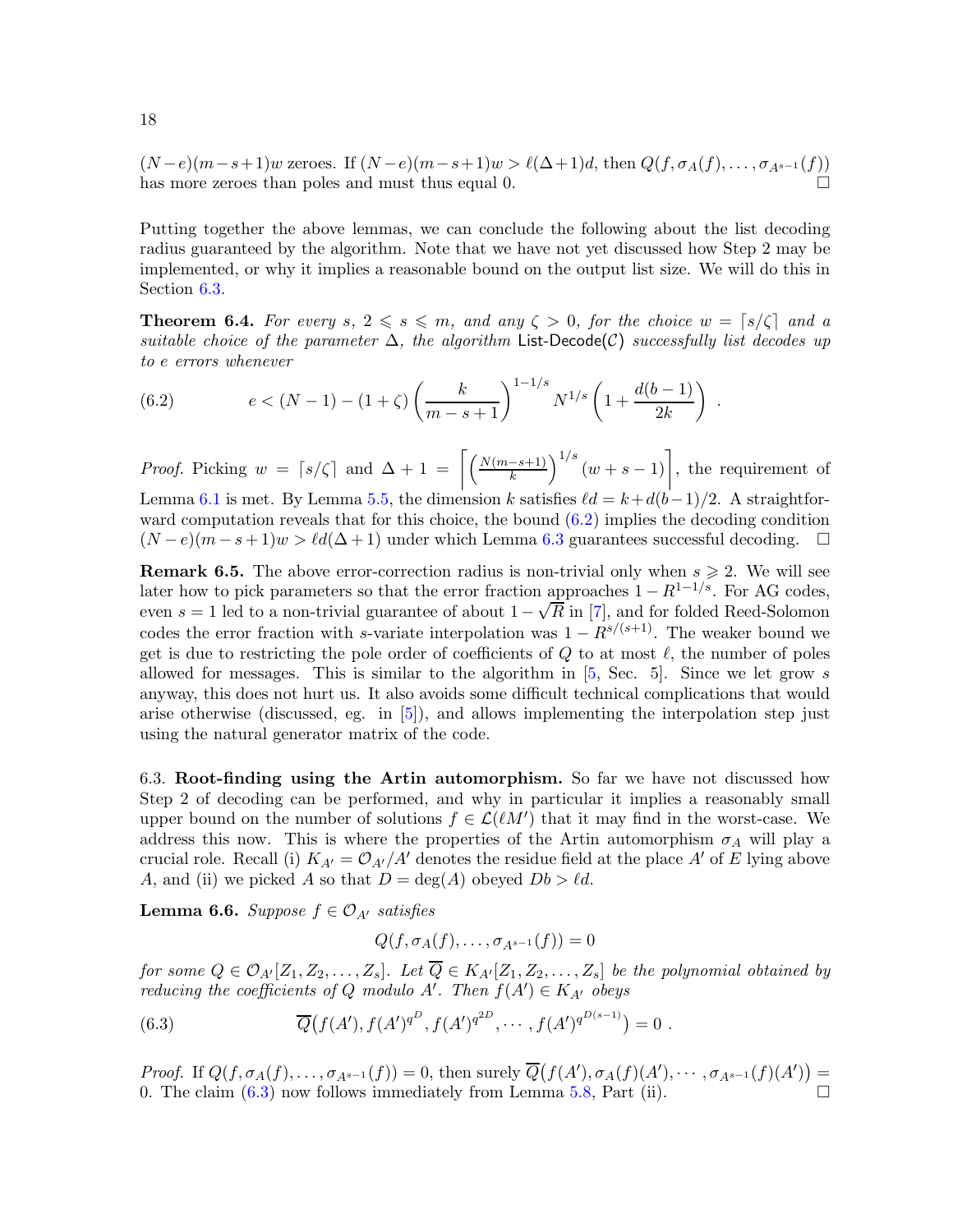**Lemma 6.7.** If  $Q(Z_1,\ldots,Z_s)$  is a nonzero polynomial of total degree at most  $\Delta < q^D$  all of whose coefficients belong to  $\mathcal{L}(\ell M')$ , then the polynomial  $\Phi \in K_{A'}[Y]$  defined as

$$
\Phi(Y) \stackrel{\text{def}}{=} \overline{Q}(Y, Y^{q^D}, \cdots, Y^{q^{D(s-1)}})
$$

is a nonzero polynomial of degree at most  $\Delta \cdot q^{D(s-1)}$ .

*Proof.* If  $\psi \in \mathcal{L}(\ell M')$  is nonzero, then  $\psi(A') \neq 0$ . (Otherwise, the degree of zero divisor of  $\psi$  will be at least  $deg(A') = bD > \ell d$ , and thus exceed the degree of the pole divisor of  $\psi$ .) It follows that if  $Q \neq 0$ , then  $\overline{Q}(Z_1,\ldots,Z_s)$  obtained by reducing coefficients of Q modulo A' is also nonzero.<sup>[3](#page-18-0)</sup> Since the degree of  $\overline{Q}$  in each  $Z_i$  is at most  $\Delta < q^D$ , it is easy to see that  $\Phi(Y) = \overline{Q}(Y, Y^{q^D}, \dots, Y^{q^{D(s-1)}})$  is also nonzero. The degree of  $\Phi$  is at  $q^{D(s-1)}$  times the total degree of  $\overline{Q}$ , which is at most  $\Delta$ .

By the above two lemmas, we see that one can compute the set of residues  $f(A')$  of all f satisfying  $Q(f, \sigma_A(f), \ldots, \sigma_{A^{s-1}}(f)) = 0$  by computing the roots in  $K_{A'}$  of  $\Phi(Y)$ . Since  $ev_{A'}$ is injective on  $\mathcal{L}(\ell M')$  (Lemma [5.7\)](#page-14-3), this also lets us recover the message  $f \in \mathcal{L}(\ell M')$ .

<span id="page-18-2"></span>**Lemma 6.8.** Given a nonzero polynomial  $Q(Z_1, ..., Z_s)$  with coefficients from  $\mathcal{L}(lM')$  and degree  $\Delta < q^D$ , the set of functions

$$
S = \{ f \in \mathcal{L}(\ell M') \mid Q(f, \sigma_A(f), \ldots, \sigma_{A^{s-1}}(f)) = 0 \}
$$

has cardinality at most  $q^{Ds}$ .

Moreover, knowing the evaluations of a basis  $\mathcal{B} = \{\phi_1, \phi_2, \ldots, \phi_k\}$  of  $\mathcal{L}(lM')$  at the place  $A'$ , one can compute the coefficients expressing each  $f \in S$  in the basis B in  $q^{O(Ds)}$  time.

*Proof.* As argued above, any desired  $f \in \mathcal{L}(\ell M')$  has the property that  $\Phi(f(A')) = 0$ , so the evaluations of functions in S take at most degree $(\Phi) \leq \Delta q^{D(s-1)} \leq q^{Ds}$  values. Since ev<sub>A</sub> is injective on S, this implies  $|S| \leq q^{Ds}$ . The second part follows since we can compute the roots of  $\Phi$  in  $K_{A'}$  in time poly $(q^{Ds}, \log |K_{A'}|) \leqslant q^{O(Ds)}$ . Knowing  $f(A')$ , we can recover f (in terms of the basis  $\mathcal{B}$ ) by solving a linear system if we know the evaluations of the functions in the basis  $\mathcal{B}$  at  $A'$ . The next section discusses a convenient representation for computations in  $K_{A'}$ .

<span id="page-18-1"></span>6.3.1. Representation of the residue field  $K_{A'}$ . The following gives a convenient representation for elements of  $K_{A}$  which can be used in computations involving this field.

**Lemma 6.9.** The elements  $\{1, \mu(A), \ldots, \mu(A)^{b-1}\}$  form a basis for  $K_{A'}$  over the field  $R_T/(A) \simeq$  $\mathbb{F}_{qD}$ . In other words, elements of  $K_{A'}$  can be expressed in a unique way as

$$
\sum_{i=0}^{b-1} b_i(T)\mu(A)^i
$$

where each  $b_i \in R_T$  has degree less than D.

<span id="page-18-0"></span><sup>&</sup>lt;sup>3</sup>This is simplicity we gain by restricting the coefficients of Q to also belong to  $\mathcal{L}(lM')$ .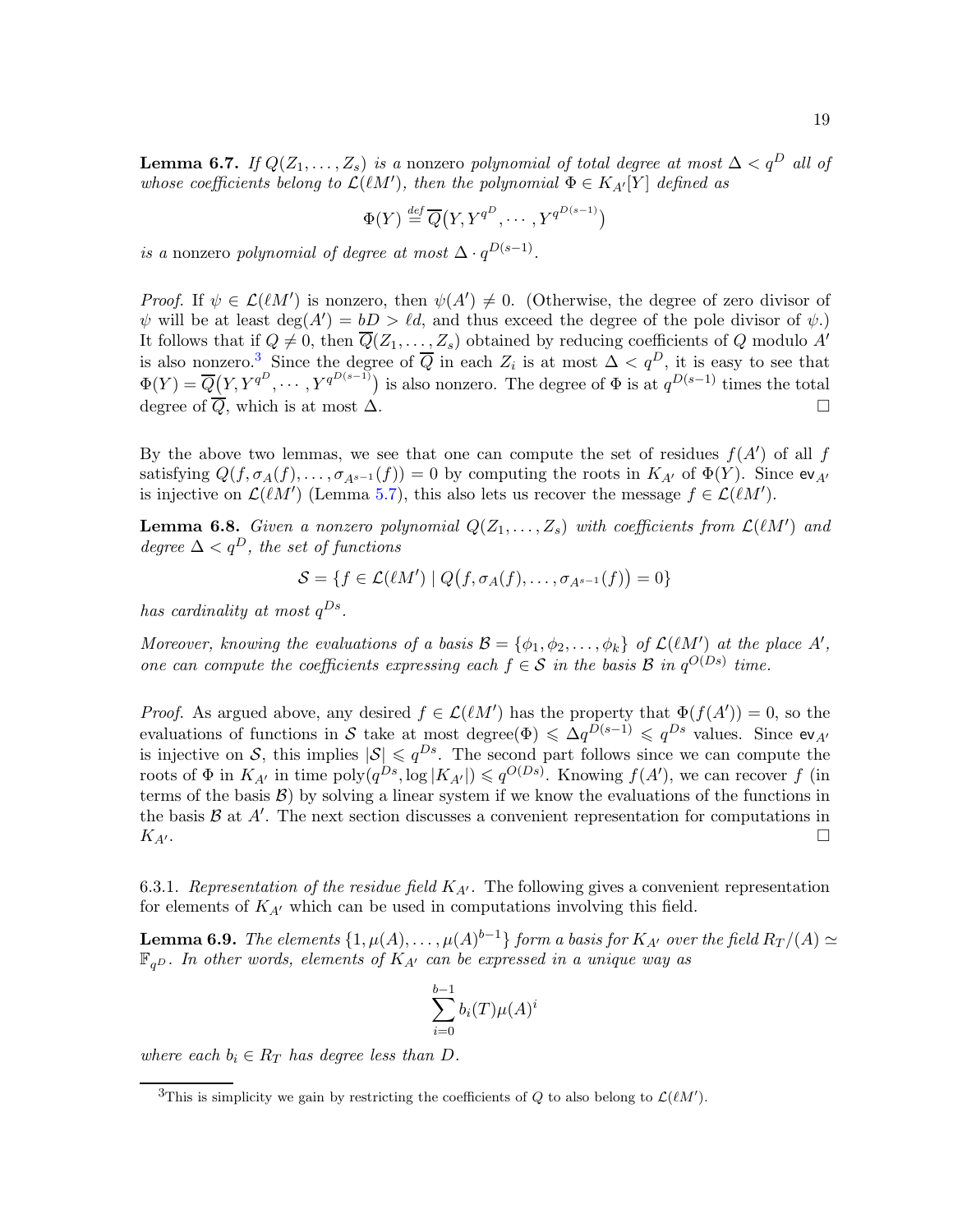20

*Proof.* Since A is inert in  $E/F$ , the minimal polynomial  $h(Z)$  of  $\mu$  over F has the property that  $\overline{h}(Z)$ , obtained by reducing the coefficients of h modulo A, is irreducible over the residue field  $R_T/(A)$ . Thus  $\mu(A)$  generates  $K_{A'}$  over  $R_T/(A)$ , and in fact minimal polynomial of  $\mu(A)$  w.r.t to  $K_A$  equals  $\overline{h}(Z)$ . Note that the coefficients of  $\overline{h}$ , which belong to  $R_T/(A)$ , have a natural representation as a polynomial in  $R_T$  of degree  $\langle \deg(A) = D$ .

We note that given the representation of the basis  $\mathcal{B} = \{\phi_1, \phi_2, \dots, \phi_k\}$  in the form guaranteed by Theorem [5.1,](#page-10-2) one can trivially compute the evaluations of  $\phi_i(A')$  in the above form. There is no need to explicitly compute  $\mu(A) \in \mathcal{O}_A/A$ . Therefore, the decoding algorithm requires no additional pre-processed information beyond a basis for the message space  $\mathcal{L}(\ell M')$  — the rest can all be computed efficiently from the basis alone.

<span id="page-19-1"></span>6.4. Wrap-up. We are now ready to state our final decoding claim.

**Theorem 6.10.** For any  $s, 2 \le s \le m$ , and  $\zeta > 0$ , the folded cyclotomic code  $C \subseteq (\mathbb{F}_q^m)^N$ defined in [\(5.8\)](#page-14-1) can be list decoded in time  $(Nm)^{O(1)}(s/\zeta)^{O(s)} + q^{O(Ds)}$  from a fraction  $\rho$  of errors

<span id="page-19-2"></span>(6.4) 
$$
\rho = 1 - (1 + \zeta) \left( \frac{R_0 m}{m - s + 1} \right)^{1 - 1/s} \left( 1 + \frac{d}{2R_0 r} \right) ,
$$

where  $R_0 = k/n$  is the rate of the code. The size of the output list is at most  $q^{Ds}$ . The decoding algorithm assumes polynomial amount of pre-processed information consisting of basis functions  $\{\phi_1, \ldots, \phi_k\}$  for the message space  $\mathcal{L}(\ell M')$  represented in the form [\(5.1\)](#page-10-3). (Note that this is the same representation used for encoding, and it is succinct by Lemma [5.3.](#page-11-3))

Proof. We first note that bound on fraction of errors follows from Theorem [6.4,](#page-17-3) and the fact that  $k = R_0 n = R_0 N m = R_0 b r$ . By Lemma [6.1](#page-15-1) and its proof, in Step 1 of the algorithm we can find a nonzero polynomial Q (of degree  $\langle q^D \rangle$  such that for any  $f \in \mathcal{L}(lM')$  that needs to be output by the list decoder, we must have  $Q(f, \sigma_A(f), \cdots, \sigma_{A^{s-1}}(f)) = 0$ . We can evaluate the basis functions  $\phi_i$  at  $P_j^{(\beta)}$  $j^{(\beta)}$  in  $(\ell q^d)^{O(1)}$  time by Lemma [5.4,](#page-12-2) and with this information, the running time of this interpolation step can be bounded by  $(Nm)^{O(1)}(w+s)^{O(s)} =$  $(Nm)^{O(1)}(s/\zeta)^{O(s)}$  (since  $w = O(s/\zeta)$ ). We can also efficiently compute the evaluations of  $\phi_i$ at  $A'$  in the representation suggested by Lemma [6.9.](#page-18-1) Therefore, by Lemma [6.8,](#page-18-2) we can then find a list of the at most  $q^{Ds}$  functions f satisfying  $Q(f, \sigma_A(f), \cdots, \sigma_{A^{s-1}}(f)) = 0$  in  $q^{O(Ds)}$ time.  $\square$ 

<span id="page-19-3"></span>**Remark 6.11** (List Recovery). A similar claim holds for the more general *list recovery* problem, where for each position we are given as input a set of up to l elements of  $\mathbb{F}_q^m$ , and the goal is to find all codewords which agree with some element of the input sets for at least a fraction  $(1 - \rho)$  of positions. In this case,  $1 - \rho$  only needs to be only a factor  $l^{1/s}$  larger than the bound [\(6.4\)](#page-19-2). By picking  $s \gg l$ , the effect of l can be made negligible. This feature is very useful in concatenation schemes; see Section [7.1](#page-21-0) and  $[6]$  for further details.

## 7. Long codes achieving list decoding capacity

<span id="page-19-0"></span>We now describe the parameter choices which leads to capacity-achieving list-decodable codes, i.e., codes of rate  $R_0$  that can correct a fraction  $1-R_0-\varepsilon$  of errors (for any desired  $0 < R_0 < 1$ ),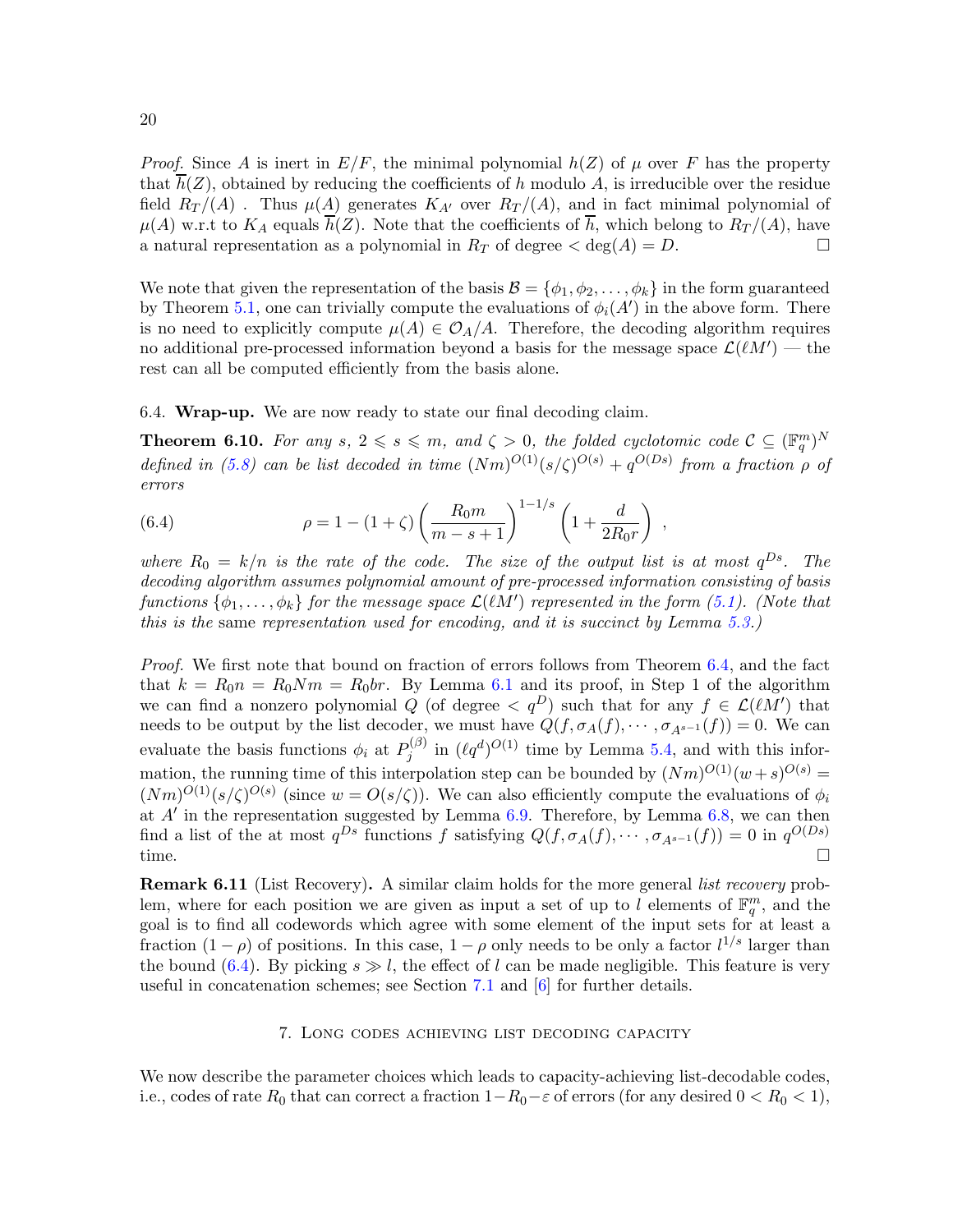and whose alphabet size is polylogarithmic in the block length; the formal statement appears in Theorem [7.1](#page-20-0) below. (Recall that for folded RS codes, the alphabet size is a large polynomial in the block length.) Using concatenation and expander-based ideas, Guruswami and Rudra [\[6\]](#page-22-3) also present capacity-achieving codes over a fixed alphabet size (that depends on the distance  $\varepsilon$  to capacity alone). The advantage of our codes is that they inherit strong list recovery properties similar to the folded RS codes (Remark [6.11\)](#page-19-3). This is very useful in concatenation schemes, and indeed our codes can be used as outer codes for an explicit family of binary concatenated codes list-decodable up to the Zyablov radius, with no brute-force search for the inner code (see Section [7.1](#page-21-0) below).

<span id="page-20-0"></span>We now describe our main result on how to obtain the desired codes from the construction  $\mathcal C$ and Theorem [6.10.](#page-19-1) The underlying parameter choices to achieve this require a fair bit of care.

**Theorem 7.1** (Main). For every  $R_0$ ,  $0 < R_0 < 1$ , and every constant  $\varepsilon > 0$ , the following holds for infinitely many integers  $q$  which are powers of two. There is a code of rate at least  $R_0$  over an alphabet of size **q** with block length  $N \geq 2^{\mathbf{q}^{\Omega(\varepsilon^2/\log(1/R_0))}}$  that can be list decoded up to a fraction  $1 - R_0 - \varepsilon$  of errors in time bounded by  $(N \log(1/R_0)/\varepsilon^2)^{O(1/(R_0\varepsilon)^2)}$ .

*Proof.* Suppose  $R_0$ ,  $0 < R_0 < 1$ , and  $\varepsilon > 0$  are given. Let  $c = 2\left\lfloor \frac{10}{R_0} \right\rfloor$  $\frac{10}{R_0 \varepsilon}$  + 1, and  $\phi(c)$  denote the Euler's totient function of c.

Let  $u \geq 1$  be an arbitrary integer; we will get a family of codes by varying u. The code we construct will be a folded cyclotomic code C defined in Eq. [\(5.8\)](#page-14-1). Let  $x = \phi(c)u$ . Note that  $2^x \equiv 1 \pmod{c}$ . We first pick q, r, d as follows:  $r = 2^x$ ,  $q = r^2$ , and  $d = (2^x - 1)/c$ . For this choice,  $d|r-1$  and  $(q-1)/(r-1) = r+1$  is coprime to d, as required in Lemma [4.1.](#page-6-1) So we can take  $M(T) = T^d - \gamma \in \mathbb{F}_r[T]$  for  $\gamma$  primitive in  $\mathbb{F}_r$  as the irreducible polynomial over  $\mathbb{F}_q$ .

For the above choice  $d/r < 1/c \leq \varepsilon R_0/20$ , so that  $\frac{d}{2R_0r} < \frac{\varepsilon}{10}$ . By picking

$$
s = \Theta(\varepsilon^{-1} \log(1/R_0)), \quad m = \Theta(s/\varepsilon) ,
$$

and  $\zeta = \varepsilon/20$ , we can ensure that the decoding radius  $\rho$  guaranteed in Eq. [\(6.4\)](#page-19-2) by Theo-rem [6.10](#page-19-1) is at least  $1 - (1 + \varepsilon)R_0$ .

The degree b of the extension  $E/F$  (Eq. [\(4.1\)](#page-7-2)) is given by  $b = \frac{r^d+1}{r+1}$ . The length of the unfolded cyclotomic code  $\mathcal{C}^0$  (defined in [\(5.7\)](#page-13-3)) equals  $n = rb > r^d/2$ . We need to ensure that the rate of  $\mathcal{C}^0$ , which is equal to the rate of the folded cyclotomic code  $\mathcal{C}$ , is at least  $R_0$ . To this end, we will pick

(7.1) 
$$
\ell = \left\lceil \frac{b}{2} + \frac{R_0 r b}{d} \right\rceil
$$

It is easily checked that for our choice of parameters  $\ell \geq b$ . By Lemma [5.5,](#page-13-2) the rate of  $\mathcal{C}^0$ equals  $\frac{d(\ell-(b-1)/2)}{rb}$ , which is at least  $R_0$  for the above choice of  $\ell$ .

.

We next pick the value of  $D$ , the degree of the irreducible  $A$ , which is the key quantity governing the list size and decoding complexity. We need  $D > \ell d/b$ . For the  $\ell$  chosen above, this condition is surely met if  $D > 2r$ . But there must also be an irreducible A of degree D that is a primitive root modulo M. Since we know the Riemann hypothesis for function fields, there is an effective Dirichlet theorem on the density of irreducibles in arithmetic progressions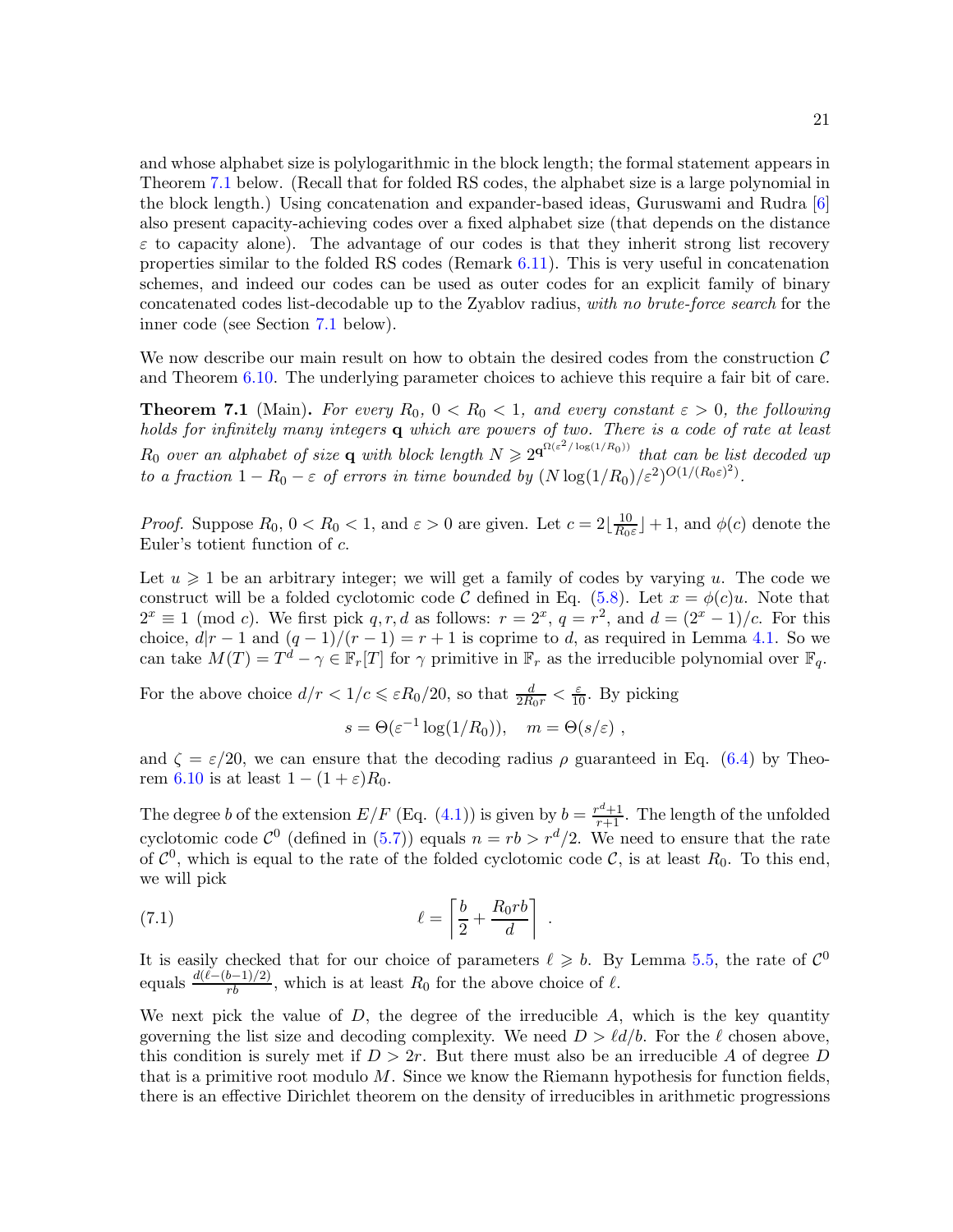(see [\[18,](#page-22-11) Thm 4.8]). This implies that when  $D \gg 2d$ , such a polynomial A must exist (in fact about a  $\frac{\phi(q^d-1)}{D(q^d-1)}$  fraction of degree D polynomials satisfy the needed property). We can thus pick

$$
D = \Theta(r) = \Theta(dc) = \Theta(d/(R_0 \varepsilon)) \ .
$$

The running time of the list decoding algorithm is dominated by the  $q^{O(Ds)}$  term, and for the above choice of parameters can be bounded by  $q^{O(d/(R_0\varepsilon)^2)}$ . The block length of the code N satisfies

$$
N = \frac{n}{m} > \frac{r^d}{2m} = \frac{q^{d/2}}{2m} = \Omega \left( \frac{\varepsilon^2 q^{d/2}}{\log(1/R_0)} \right) .
$$

As a function of N, the decoding complexity is therefore bounded by  $(N \log(1/R_0)/\varepsilon^2)^{O(1/(R_0\varepsilon)^2)}$ . The alphabet size of the folded cyclotomic code is  $\mathbf{q} = q^m$ , and we can bound the block length  $N$  from below as a function of  ${\bf q}$  as:

$$
N \geq \frac{q^{d/2}}{2m} \geq \frac{q^{\Omega(r/c)}}{2m} \geq \frac{q^{\Omega(\varepsilon R_0 \sqrt{q})}}{2m}
$$
  
\n
$$
\geq 2^{\sqrt{q}}
$$
 (for large enough q compared to  $1/R_0, 1/\varepsilon$ )  
\n
$$
= 2^{q^{1/(2m)}} \geq 2^{q^{\Omega(\varepsilon^2/\log(1/R_0)))}}.
$$

<span id="page-21-0"></span>This establishes the claimed lower bound on block length, and completes the proof of the theorem.  $\Box$ 

7.1. Concatenated codes list-decodable up to Zyablov radius. Using the strong list recovery property of folded RS codes, a polynomial time construction of binary codes listdecodable up to the Zyablov radius was given in [\[6,](#page-22-3) Thm 5.3]. The construction used folded RS codes as outer codes in a concatenation scheme, and involved an undesirable brute-force search to find a binary inner code that achieves list decoding capacity. The time to construct the code grew faster than  $N^{\Omega(1/\varepsilon)}$  where  $\varepsilon$  is the distance of the decoding radius to the Zyablov radius. This result as well as our result below hold not only for binary codes but also codes over any fixed alphabet; for sake of clarity, we state results only for binary codes.

Since the folded cyclotomic codes from Theorem [7.1](#page-20-0) are much longer than the alphabet size, by using them as outer codes, it is possible to achieve a similar result without having to search for an inner code, by using as inner codes all possible binary linear codes of a certain rate!

<span id="page-21-1"></span>**Theorem 7.2.** Let  $0 < R_0, r < 1$  and  $\varepsilon > 0$ . Let C be a folded cyclotomic code guaranteed by Theorem [7.1](#page-20-0) with rate at least  $R_0$  and a large enough block length N. Let  $\mathcal{C}^*$  be a binary code obtained by concatenating  $C$  with all possible binary linear maps of rate  $r$  (each one used a roughly equal number of times). Then  $\mathcal{C}^*$  is binary linear code of rate at least  $R_0 \cdot r$  that can be list decoded from a fraction  $(1 - R_0)H^{-1}(1 - r) - \varepsilon$  of errors in  $N^{(1/\varepsilon)^{O(1)}}$  time.

We briefly discuss the idea behind proving the above claim. As the alphabet size of folded cyclotomic codes is polylogarithmic in N, each outer codeword symbol can be expressed using  $O_{\varepsilon}(\log \log N)$  bits. Hence the total number of such inner codes S will be at most  $2^{O_{\varepsilon}((\log \log N)^2)} \ll N$  for large enough N. The N outer codeword positions will be partitioned into  $S$  (roughly) equal parts in an arbitrary way, and each inner code used to encode all the outer codeword symbols in one of the parts. Most of the inner codes achieve list decoding

22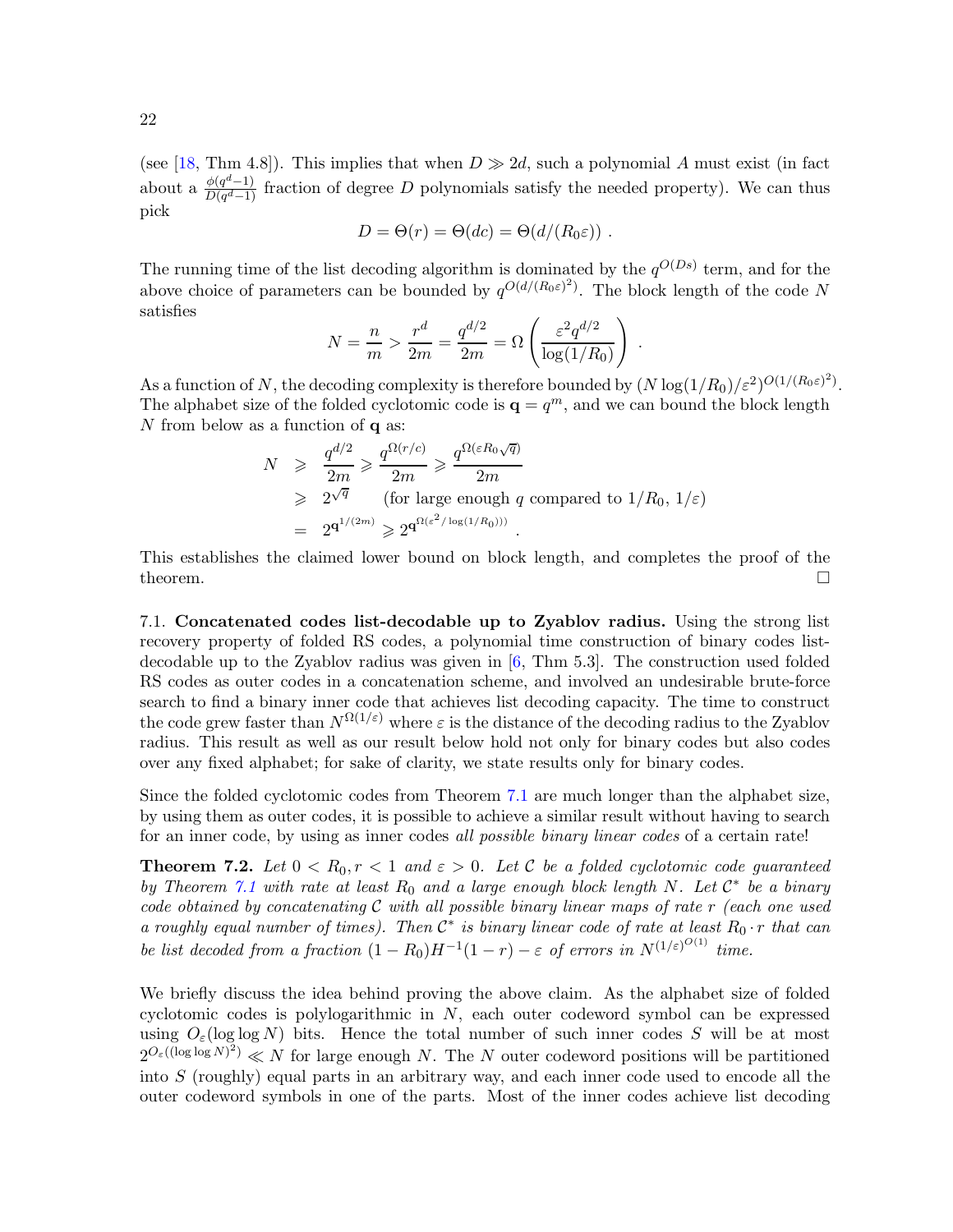capacity — if their rate is r, they can list decode  $H^{-1}(1-r) - \varepsilon$  fraction of errors with constant sized lists (of size  $2^{O(1/\varepsilon)}$ ). This suffices for analyzing the standard algorithm for decoding concatenated codes (namely, list decode the inner codes to produce a small set of candidate symbols for each position, and then list recover the outer code based on these sets). Arguing as in  $[6, Thm 5.3]$ , we can thus prove Theorem [7.2.](#page-21-1)

## **ACKNOWLEDGMENTS**

<span id="page-22-0"></span>Many thanks to Dinesh Thakur for several illuminating discussions about Carlitz-Hayes theory and cyclotomic function fields. I thank Dinesh Thakur and Greg Anderson for helping me with the proof of Lemma [5.3.](#page-11-3) Thanks to Andrew Granville for pointing me to Dirichlet's theorem for polynomials.

## **REFERENCES**

- <span id="page-22-10"></span><span id="page-22-5"></span><span id="page-22-1"></span>[1] L. Carlitz. A class of polynomials. Trans. Amer. Math. Soc., 43:167–182, 1938.
- [2] G. Frey, M. Perret, and H. Stichtenoth. On the different of abelian extensions of global fields. In Coding theory and algebraic geometry, volume 1518 of Lecture Notes in Mathematics, pages 26–32. Springer Berlin/Heidelberg, 1992.
- <span id="page-22-7"></span>[3] A. Garcia and H. Stichtenoth. A tower of Artin-Schreier extensions of function fields attaining the Drinfeld-Vlădut bound. *Inventiones Mathematicae*, 121:211–222, 1995.
- <span id="page-22-8"></span>[4] A. Garcia and H. Stichtenoth. On the asymptotic behavior of some towers of function fields over finite fields. Journal of Number Theory, 61(2):248–273, 1996.
- <span id="page-22-4"></span>[5] V. Guruswami and A. Patthak. Correlated Algebraic-Geometric codes: Improved list decoding over bounded alphabets. Mathematics of Computation, 77(261):447–473, 2008.
- <span id="page-22-3"></span>[6] V. Guruswami and A. Rudra. Explicit codes achieving list decoding capacity: Error-correction with optimal redundancy. IEEE Transactions on Information Theory, 54(1):135–150, 2008.
- <span id="page-22-20"></span>[7] V. Guruswami and M. Sudan. Improved decoding of Reed-Solomon and algebraic-geometric codes. IEEE Transactions on Information Theory, 45:1757–1767, 1999.
- <span id="page-22-21"></span>[8] V. Guruswami and M. Sudan. On representations of algebraic-geometry codes. IEEE Transactions on Information Theory, 47(4):1610–1613, 2001.
- <span id="page-22-6"></span>[9] D. R. Hayes. Explicit class field theory for rational function fields. Trans. Amer. Math. Soc., 189:77–91, March 1974.
- <span id="page-22-17"></span>[10] M.-D. Huang and A. K. Narayanan. Folded algebraic geometric codes from Galois extensions. Personal communication, 2008.
- <span id="page-22-12"></span>[11] J. Justesen. A class of constructive asymptotically good algebraic codes. IEEE Transactions on Information Theory, 18:652–656, 1972.
- <span id="page-22-19"></span>[12] R. Lidl and H. Niederreiter. Introduction to Finite Fields and their applications. Cambridge University Press, Cambridge, MA, 1986.
- <span id="page-22-14"></span><span id="page-22-9"></span>[13] D. A. Marcus. Number Fields. Springer-Verlag, New York Inc., 1977.
- [14] H. Niederreiter and C. P. Xing. Explicit global function fields over the binary field with many rational places. Acta Arithmetica, 75:383–396, 1996.
- <span id="page-22-15"></span>[15] H. Niederreiter and C. P. Xing. Cyclotomic function fields, Hilbert class fields and global function fields with many rational places. Acta Arithmetica, 79:59–76, 1997.
- <span id="page-22-2"></span>[16] F. Parvaresh and A. Vardy. Correcting errors beyond the Guruswami-Sudan radius in polynomial time. In Proceedings of the 43nd Annual Symposium on Foundations of Computer Science (FOCS), pages 285–294, 2005.
- <span id="page-22-16"></span>[17] H.-G. Quebbemann. Cyclotomic Goppa codes. IEEE Trans. Info. Theory, 34:1317–1320, 1988.
- <span id="page-22-18"></span><span id="page-22-11"></span>[18] M. Rosen. Number Theory in Function Fields. Springer-Verlag New York, Inc., 2002.
- <span id="page-22-13"></span>[19] G. D. V. Salvador. Topics in the theory of algebraic function fields. Birkhauser, Boston, 2006.
- [20] B.-Z. Shen. A Justesen construction of binary concatenated codes that asymptotically meet the Zyablov bound for low rate. IEEE Transactions on Information Theory, 39(1):239–241, 1993.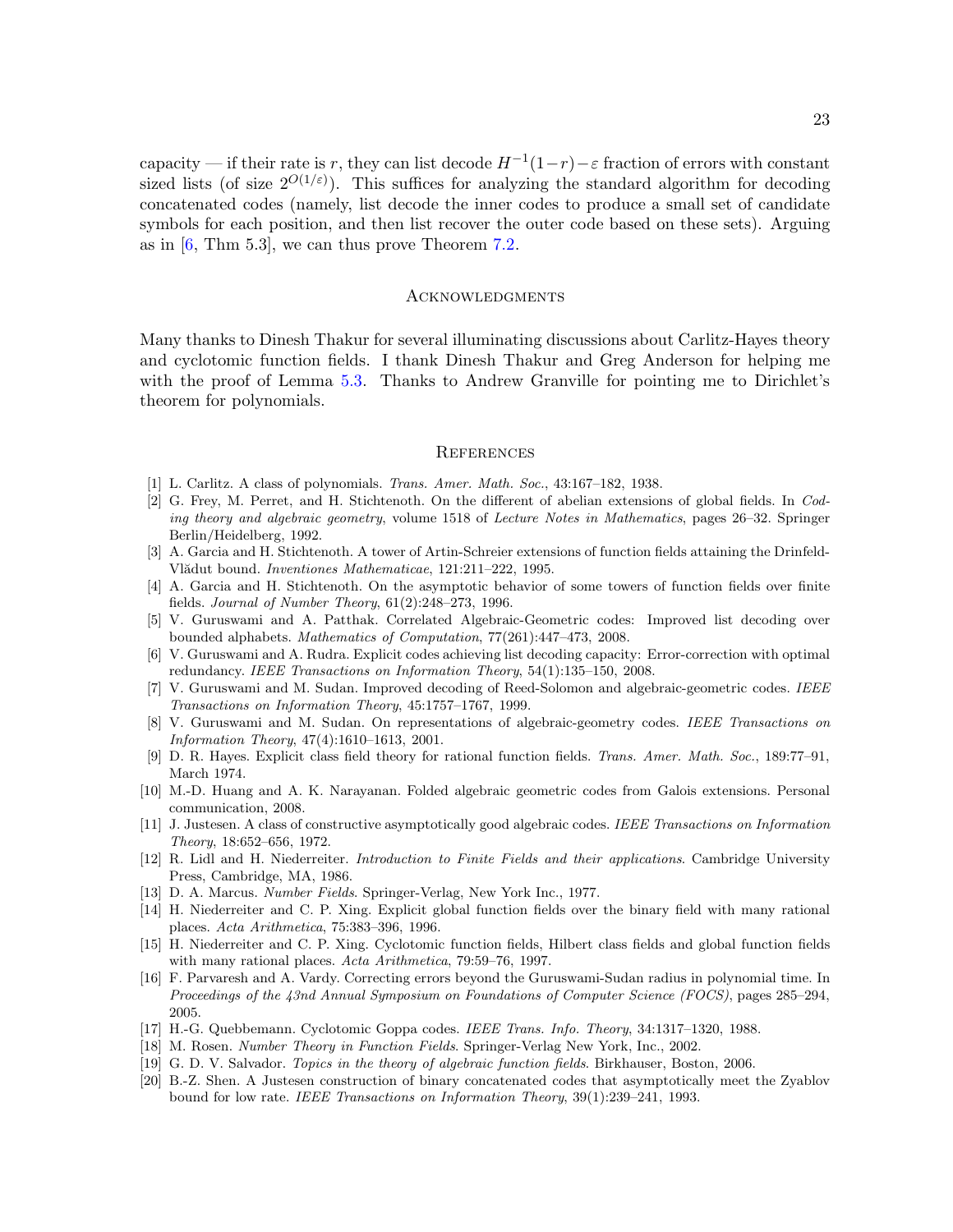- <span id="page-23-3"></span><span id="page-23-2"></span>[21] H. Stichtenoth. Algebraic function fields and codes. Springer, Berlin, 1993.
- <span id="page-23-1"></span>[22] H. Stichtenoth. Transitive and self-dual codes attaining the Tsfasman-Vladut-Zink bound. IEEE Transactions on Information Theory, 52(5):2218–2224, 2006.
- <span id="page-23-0"></span>[23] M. Sudan. Decoding of Reed-Solomon codes beyond the error-correction bound. Journal of Complexity, 13(1):180–193, 1997.

# Appendix A. Table of parameters used

Since the construction of the cyclotomic function field and the associated error-correcting code used a large number of parameters, we summarize them below for easy reference.

We begin by recalling the parameters concerning the function field construction:

- q size of the ground finite field
- r size of the subfield  $\mathbb{F}_r \subset \mathbb{F}_q$ <br>F the field  $\mathbb{F}_q(T)$  of rational f
- the field  $\mathbb{F}_q(T)$  of rational functions
- $R_T$  the ring of polynomials  $\mathbb{F}_q[T]$
- $P_{\infty}$  the place of F that is the unique pole of T<br>  $M$  polynomial  $T^d \gamma \in \mathbb{F}_r[T]$ , irreducible over
- M polynomial  $T^d \gamma \in \mathbb{F}_r[T]$ , irreducible over  $\mathbb{F}_q$
- $d$  degree of the irreducible polynomial M
- $C_M$  the Carlitz action corresponding to M
- $\Lambda_M$  the M-torsion points in  $F^{\text{ac}}$  under the action  $C_M$
- K the cyclotomic function field  $F(\Lambda_M)$
- λ nonzero element of  $Λ_M$  that generates K over  $F$ ;  $K = F(λ)$
- G the Galois group of  $K/F$ , naturally isomorphic to  $(R_T/(M))^*$ <br>H the subgroup  $\mathbb{F}_a^* \cdot \mathbb{F}_r[T]$  of G
- H the subgroup  $\mathbb{F}_q^* \cdot \mathbb{F}_r[T]$  of G
- E the fixed field  $\ddot{K}^H$  of H
- $\mu$  primitive element for  $E/F$ ;  $E = F(\mu)$
- b the degree  $[E : F]$  of the extension  $E/F$
- g the genus of  $E/F$ , equals  $d(b-1)/2+1$

The construction of the code  $C^0$  (Eqn. [\(5.7\)](#page-13-3)) and its folded version  $C$  (Eqn. [\(5.8\)](#page-14-1)) used further parameters, listed below:

| M'                                              | the unique place of $E$ lying above $M$                                                                      |
|-------------------------------------------------|--------------------------------------------------------------------------------------------------------------|
| $\ell$                                          | maximum pole order at M' of message functions; $\ell \geq b$                                                 |
| $\mathcal{L}(\ell M')$                          | $\mathbb{F}_q$ -linear space of messages of the codes                                                        |
| $\,n$                                           | block length of $\mathcal{C}^0$ , $n = br$                                                                   |
| $k_{\parallel}$                                 | dimension of the $\mathbb{F}_q$ -linear code C, $k = \ell d - g + 1$                                         |
| m                                               | folding parameter                                                                                            |
| N                                               | block length of folded code $\mathcal{C}, N = n/m$                                                           |
| $\begin{matrix} P_j^{(\beta)} \ A \end{matrix}$ | for $\beta \in \mathbb{F}_r$ and $0 \leq j < b$ , these are the rational places lying above $T - \beta$ in E |
|                                                 | an irreducible polynomial (place of $F$ ) that remains inert in $E/F$                                        |
| $\boldsymbol{D}$                                | the degree of the polynomial A; satisfies $Db > \ell d$                                                      |
| $\sigma_A$                                      | the Artin automorphism of the extension $E/F$ at A                                                           |
| A'                                              | the unique place of $E$ lying above $A$                                                                      |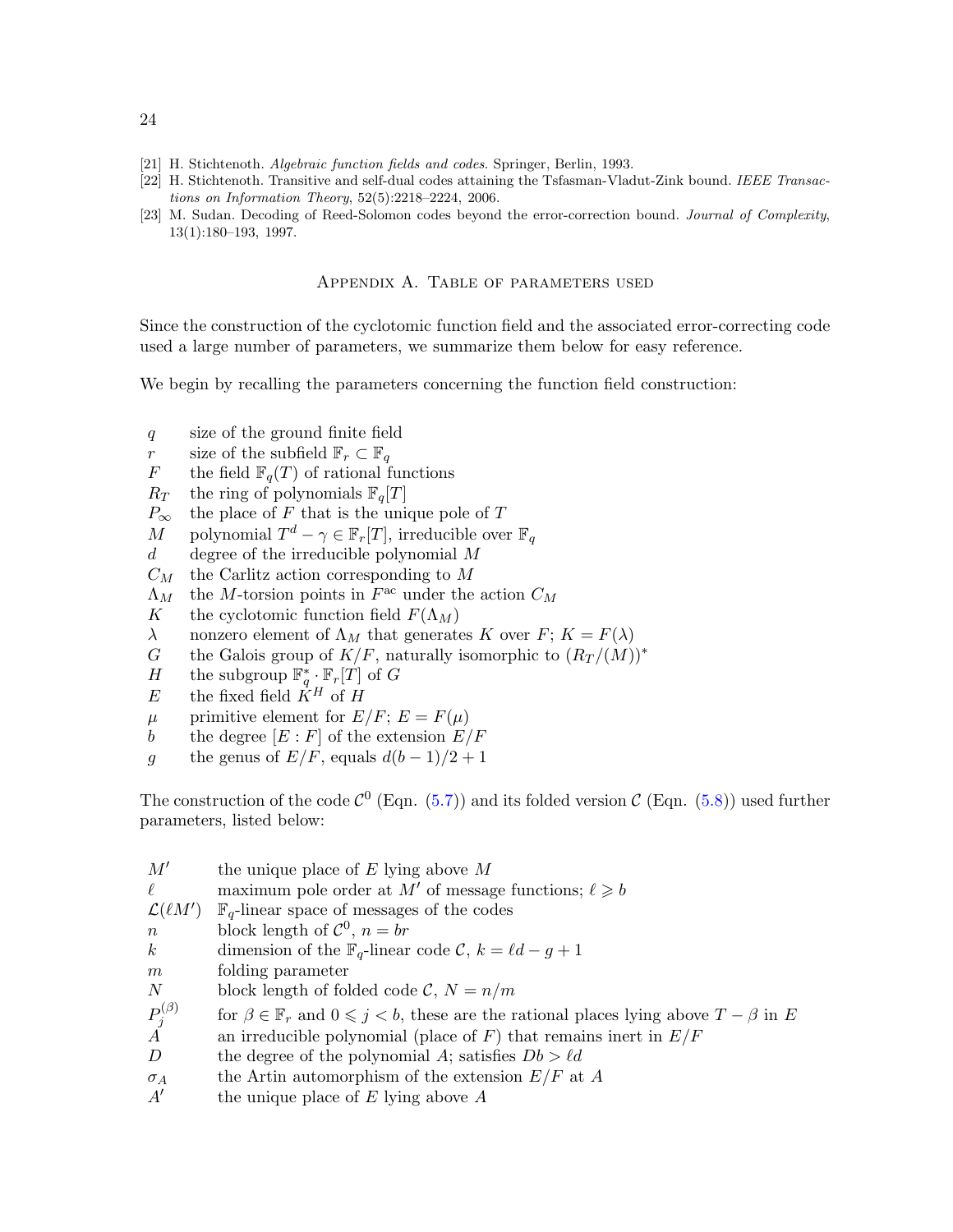## Appendix B. Algebraic preliminaries

<span id="page-24-0"></span>We review some basic background material concerning global fields and their extensions. The term global field refers to either a number field, i.e., a finite extension of Q, or the function field L of an algebraic curve over a finite field, i.e., a finite extension of  $F = \mathbb{F}_q(T)$ . While we are only interested in the latter, much of the theory applies in a unified way to both settings. Good references for this material are the texts by Marcus [\[13\]](#page-22-9) and Stichtenoth [\[21\]](#page-23-3).

B.1. Valuations and Places. A subring  $X$  of  $L$  is said to be a valuation ring if for every  $z \in L$ , either  $z \in X$  or  $z^{-1} \in X$ . Each valuation ring is a *local ring*, i.e., it has a unique maximal ideal. The set of places of L, denoted  $\mathbb{P}_L$ , is the set of maximal ideals of all the valuation rings of L. Geometrically, this corresponds to the set of all (non-singular) points on the algebraic curve corresponding to  $L$ . The valuation ring corresponding to a place  $P$  is called the ring of regular functions at P and is denoted  $\mathcal{O}_P$ .

Associated with a place P is a valuation  $v_P : L \to \mathbb{Z} \cup \{\infty\}$ , that measures the order of zeroes or poles of a function at  $P$ , a negative valuation implies the function has a pole at  $P$  (by convention we set  $v_P(0) = \infty$ ). In terms of  $v_P$ , we have  $\mathcal{O}_P = \{x \in L \mid v_P(x) \geq 0\}$  and  $P = \{x \in L \mid v_P(x) > 0\}.$  The valuation  $v_P$  satisfies  $v_P(xy) = v_P(x) + v_P(y)$  and the triangle inequality  $vp(x+y) \geqslant \min\{vp(x),vp(y)\}\$  (and equality holds if  $vp(x) \neq v_P(y)$ ).

The quotient  $\mathcal{O}_P/P$  is a field since P is a maximal ideal and it is called the *residue field* at P. The residue field  $\mathcal{O}_P/P$  is a finite extension field of  $\mathbb{F}_q$ ; the degree of this extension is called the *degree* of P. We will also sometimes use the terminology *primes* to refer to places — the terms primes and places will be used interchangeably.

B.2. Decomposition of primes in Galois extensions. We now discuss how primes decompose in field extensions. Let  $K/L$  be a finite, separable extension of global fields of degree  $[K: L] = n$ . We will restrict our attention of Galois extensions. Let P be a place of L. Let  $\mathcal{O}'_P$ be the integral closure of  $\mathcal{O}_P$  in K, i.e., the set of all  $z \in K$  which satisfy a monic polynomial equation with coefficients in  $\mathcal{O}_P$ . The ideal  $P\mathcal{O}'_P$  can be written as the product of prime ideals of  $\mathcal{O}'_P$  as  $P\mathcal{O}'_P = (P_1P_2 \dots P_r)^e$ . Here  $P_1, P_2, \dots, P_r$  are said to be the places of K lying above P (and P is said to be lie below each  $P_i$ ). One has the equality  $P_i \cap L = P$  for every i. The ring  $\mathcal{O}_P'$  is the fact the intersection of  $\mathcal{O}_{P_i}$  for  $i = 1, 2, \ldots, r$ . The quantity e is called the ramification index, and when  $e = 1$ , P (as well as the  $P_i$ ) are said to be unramified. For  $x \in L$ , one has  $v_{P_i}(x) = e \cdot v_P(x)$ . The residue field  $\mathcal{O}_{P_i}/P_i$  is a finite extension of  $\mathcal{O}_P/P$ ; the degree f of this extension is called the inertia degree of  $P$ . The ramification index  $e$ , inertia degree f, and number r of primes above P satisfy  $efr = n = [K : L]$ .

If  $e = n$  and  $f = r = 1$ , the prime P is said to be *totally ramified*. If  $r = n$  and  $e = f = 1$ , the prime P is said to *split completely.* If  $f = n$  and  $e = r = 1$ , the prime P is said to be *inert*.

B.3. Galois action on primes and the Artin automorphism. The Galois group  $G =$  $Gal(K/L)$  acts transitively on the primes  $P_1, P_2, \ldots, P_r$  of K lying above  $P \in \mathbb{P}_L$ . For each  $P_i$ , there is a subgroup  $D(P_i|P) \subseteq G$  that fixes  $P_i$ ; this is called the *decomposition group* of  $P_i$ . It is known that the decomposition is isomorphic to the Galois group of the finite field extension  $(\mathcal{O}_{P_i}/P_i)/(\mathcal{O}_P/P)$  of the residue fields. Note that the latter group is cyclic and generated by